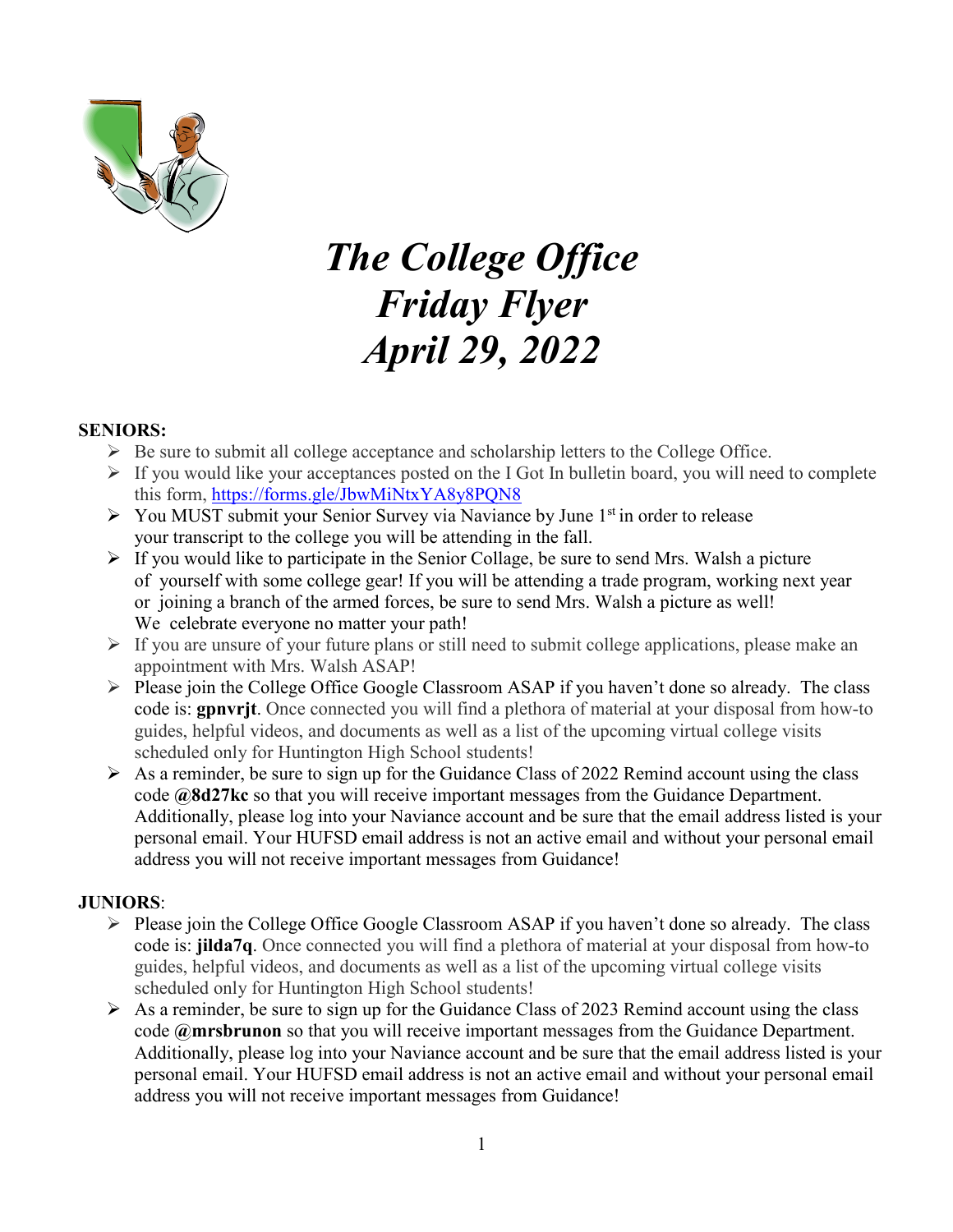# *UPCOMING STANDARDIZED TESTS*

# **SAT Test Dates (Registration Deadlines)**<br>June 4<sup>th</sup> register by N

register by May  $5<sup>th</sup>$  (5/25 with late fee) To register: [www.collegeboard.org](http://www.collegeboard.org/)

# **ACT Test Dates (Registration Deadlines)**<br>lune 11<sup>th</sup><br>register by Ma

register by May  $6<sup>th</sup>$  (5/20 with late fee) July  $16^{th}$  register by June  $17^{th}$  (6/4 with late fee) \*\*\*No July ACT available in NY\*\*\* To register: [www.actstudent.org](http://www.actstudent.org/)

# *INFORMATION SESSIONS*

# **SUNY Farmingdale State College**

Several virtual admissions events offered. For a complete list and for additional information visit <https://www.farmingdale.edu/admissions/admissions-events.shtml>

# **Service Academy Information Evening**

Representatives from West Point, Annapolis, Air Force, Coast Guard and Marchant Marine will be present to answer all questions. Wednesday, May 4 7:00 pm SUNY Old Westbury For additional information contact Ed Aulman at 631-923-4104 or ed. aulman@mail.house.gov

# **University of Chicago**

Virtual and In Person Information Sessions Virtual and In Person Tours Joint Information Sessions with: Columbia University, University of Texas – Austin, University of Michigan, Yale University. For additional information visit<https://collegeadmissions.uchicago.edu/visit>

# **University of Wisconsin – Madison (New York Information Session)**

Saturday, May 15 1:00pm – 2:30pm Bard High School Early College (Manhattan Campus) 525 E. Houston Street New York, NY Register at [www.apps.admissions.wisc.edu/visitbucky/event\\_view.php?eid=17055](http://www.apps.admissions.wisc.edu/visitbucky/event_view.php?eid=17055)

# **SUNY Plattsburgh**

Representatives visiting Bohemia, East Meadow, East Northport, Garden City and Selden To register visit<https://apply.plattsburgh.edu/portal/long-island-appointments>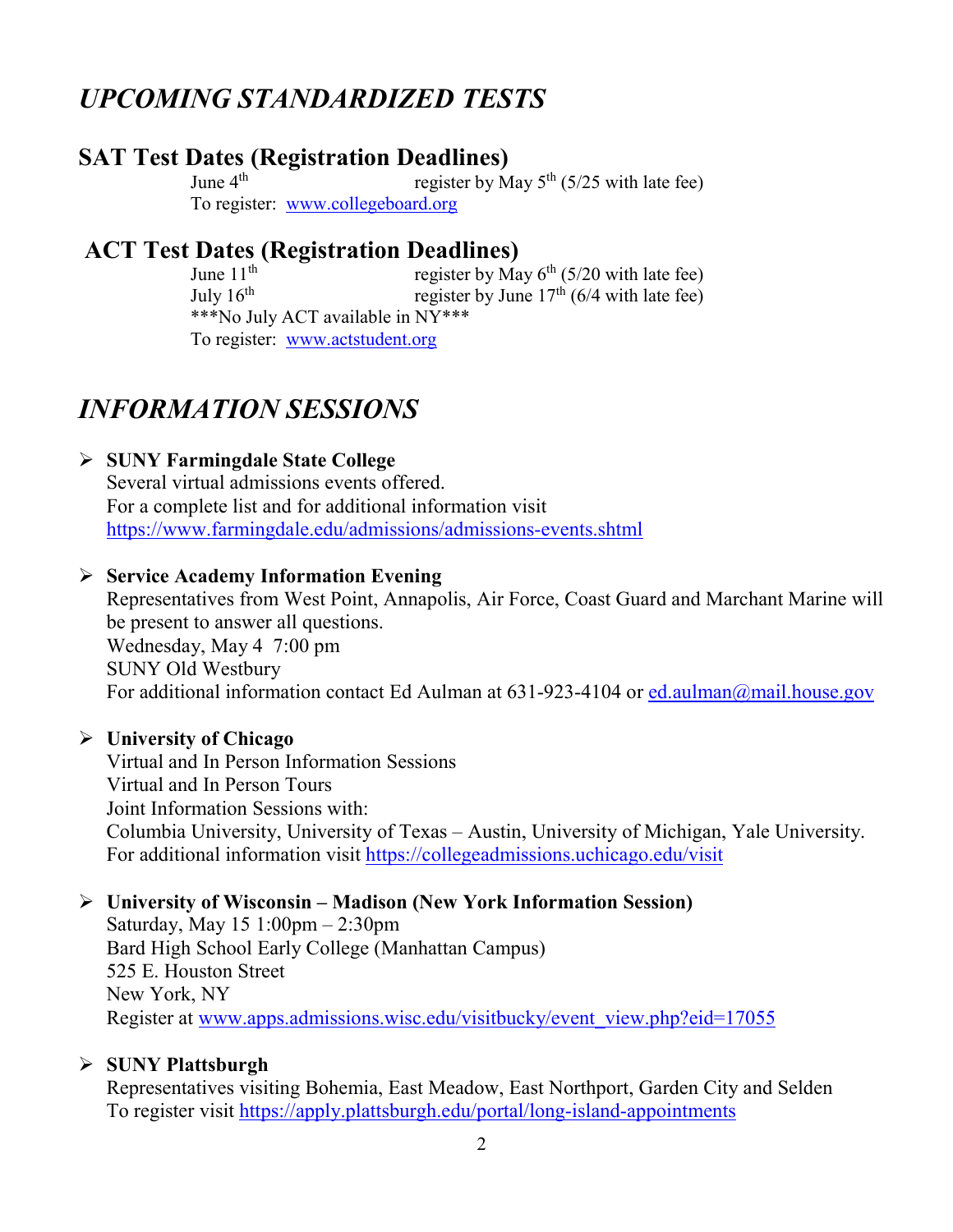### **SUNY Upstate Virtual Info Sessions**

Radiation Therapy, UltraSound, Clinical Laboratory Sciences, Respiratory Therapy, Medical Imaging/Radiology, Virtual RN, Virtual Upstate Native Pre-Admission Workshop, Physical Therapy, 3+3 Doctor of Physical Therapy, Medical School Advisement Session For dates and additional information visit <https://engage.upstate.edu/portal/virtual-events>

#### **Sacred Heart University**

Monday through Friday until May 2, 2022 9:30 am 11:30am 2:00pm (with some exceptions) 4:00pm tours will be available Wednesday's as of mid March Weekend tours and information sessions available on select Saturdays and Sundays For additional information visit [www.sacredheart.edu/visitplanner](http://www.sacredheart.edu/visitplanner)

#### **University of Massachusetts – Boston**

Preview Days – Most Saturdays during the Fall semester and Information Sessions/Campus Tours during the week For additional information visit<https://admissions.umb.edu/freshman-students>

# **Tulane University**

Several virtual programs offered. For additional information visit<https://admission.tulane.edu/virtual-visiting>

# **Roger Williams University – First Flight College Nights – Online**

Workshops geared toward first generation students held monthly at 6:30pm For additional information visit [https://connect.rwu.edu/portal/first\\_in\\_family?pid=8FzCMxIJjgs2V2gF\\_94b2BOsPQevyYezsa](https://connect.rwu.edu/portal/first_in_family?pid=8FzCMxIJjgs2V2gF_94b2BOsPQevyYezsatZy0oYaxrOd7cG3NNvSSzyxA9gXdoYJN6B95EuEVDdnm0mBMSk5Q) [tZy0oYaxrOd7cG3NNvSSzyxA9gXdoYJN6B95EuEVDdnm0mBMSk5Q](https://connect.rwu.edu/portal/first_in_family?pid=8FzCMxIJjgs2V2gF_94b2BOsPQevyYezsatZy0oYaxrOd7cG3NNvSSzyxA9gXdoYJN6B95EuEVDdnm0mBMSk5Q)

#### **Smith College Virtual Information Sessions via Zoom** Every 2nd Tuesday of the month

6:00pm – 7:00pm To register visit<https://apply.smith.edu/register/PrecollegeConnection>

# *OPEN HOUSES*

# **Niagara University**

Many open house dates and various programs available in person and on-line. For a complete listing visit<https://www.niagara.edu/openhouse>

# **University of Maryland**

Maryland Day Saturday, April 30 10:00am – 4:00pm For additional information visit [www.marylandday.umd.edu](http://www.marylandday.umd.edu/)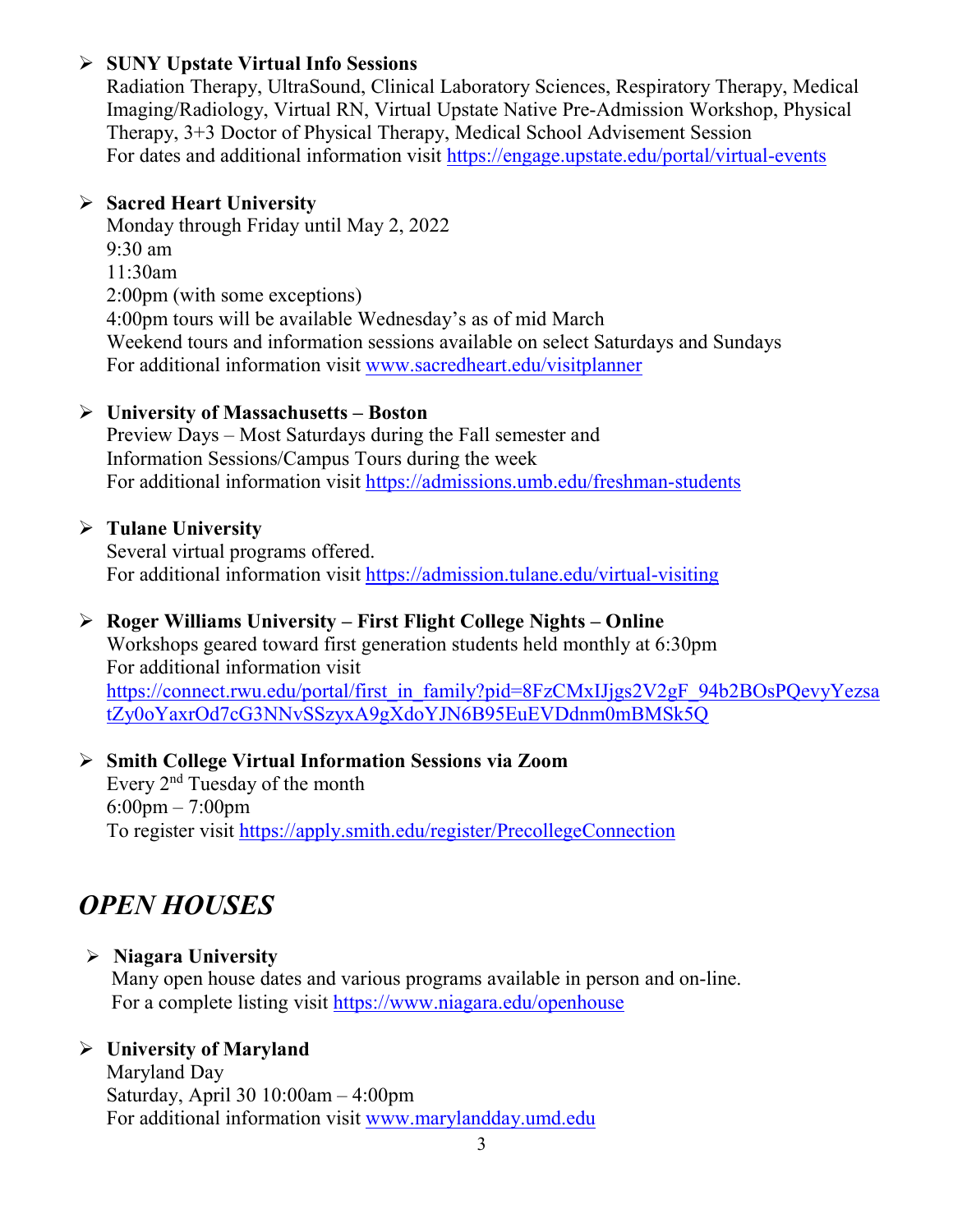# **The Cooper Union**

Irwin S. Chanin School of Architecture School of Art Albert Nerken School of Engineering Various dates and programs offered. For additional information visit [www.connect.cooper.edu/portal/cooper-events](http://www.connect.cooper.edu/portal/cooper-events)

#### **Daemen College**

Saturday, April 30 9:00am – 1:00pm For additional information and to register visit [www.daemen.edu/openhouse](http://www.daemen.edu/openhouse) or text 716-271- 0454

#### **Universal Technical Institute**

May 4 (National Skilled Trade Day) Open House To learn more and to register visit [https://info.uti.edu/National-Open-House-](https://info.uti.edu/National-Open-House-2022.html?utm_campaign=CMP-01312-X4N7F0&utm_medium=email&utm_source=marketo&utm_term=fy22-NOH-counselor)[2022.html?utm\\_campaign=CMP-01312-](https://info.uti.edu/National-Open-House-2022.html?utm_campaign=CMP-01312-X4N7F0&utm_medium=email&utm_source=marketo&utm_term=fy22-NOH-counselor) [X4N7F0&utm\\_medium=email&utm\\_source=marketo&utm\\_term=fy22-NOH-counselor](https://info.uti.edu/National-Open-House-2022.html?utm_campaign=CMP-01312-X4N7F0&utm_medium=email&utm_source=marketo&utm_term=fy22-NOH-counselor)

# *VIRTUAL COLLEGE CAMPUS TOURS*

- $\triangleright$  Many colleges have registered with the following websites to provide students and families with virtual campus tours. Be sure to check them out!
	- o [www.campustours.com](http://www.campustours.com/)
	- o [www.youvisit.com](http://www.youvisit.com/)
	- o [www.ecampustours.com](http://www.ecampustours.com/)

# *COLLEGE FAIRS/SPECIAL PROGRAMS*

 **NCAA Webinar – Understanding Initial-Eligibility Requirements Webinar** For College-Bound Student-Athletes Sunday, May 1 5:00pm Register at<https://mc97gsxn49y6wmpf4p2n764zq7z1.pub.sfmc-content.com/i3eg5kcgn2u>

#### **The Princeton Review SAT and ACT and AP Prep and Tutoring**

SAT and ACT Tests are around the corner! Don't miss the opportunity to register for virtual prep courses through our partnership with The Princeton Review.

 \*For complete course schedules, visit or call (800) 2REVIEW. Huntington High School students receive a 30% discount off ALL Courses, including AP, SAT and ACT courses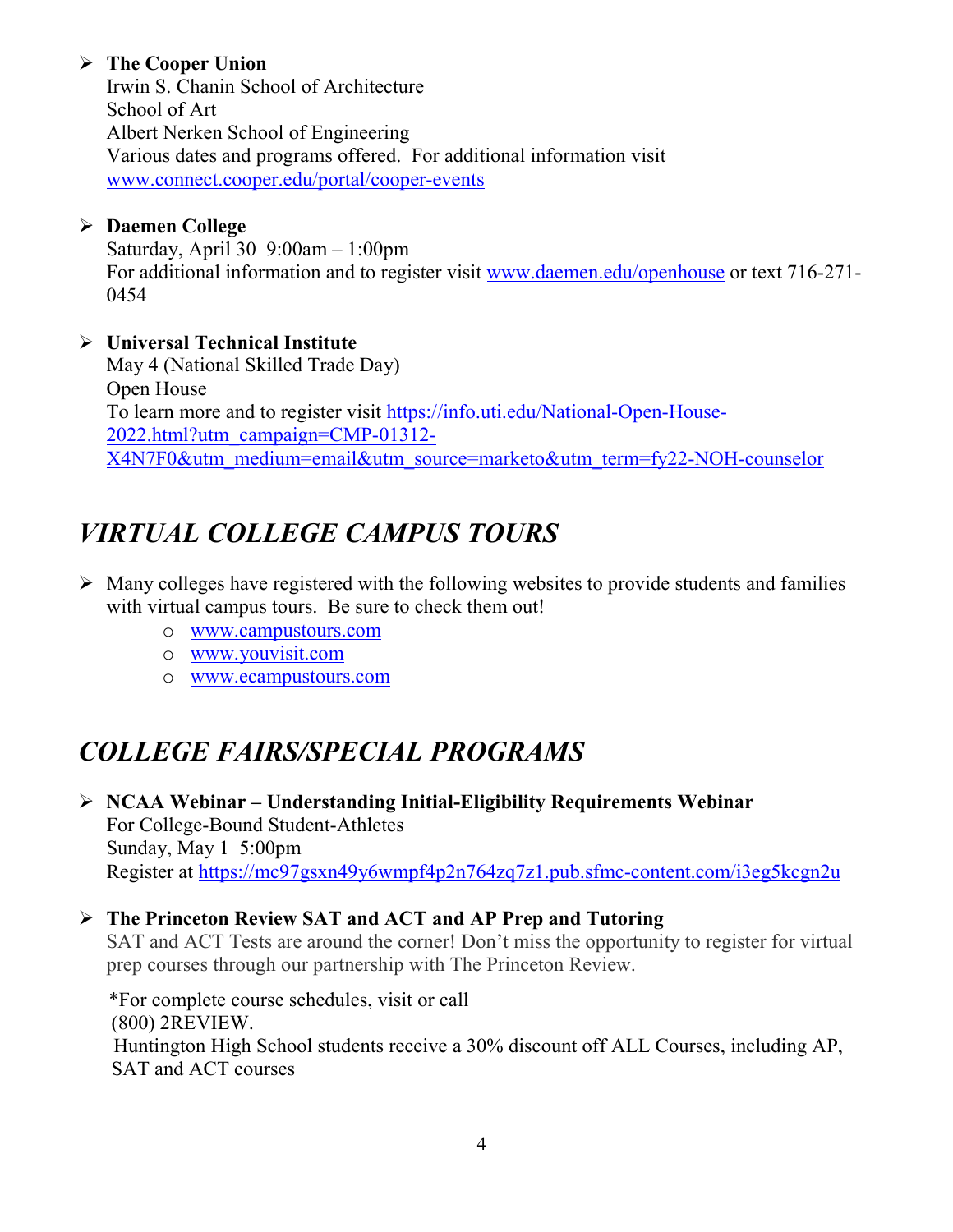# **Method Learning Advantage Classes / ACT and SAT**

Sunday, 2/20 through May 12 Various course times with 18-hour option also For a complete schedule and for additional information visit <https://www.methodlearning.com/class/online/act-sat-prep/advantage-classes/18-hour-classes/>

### **Savannah College of Art and Design**

#### Virtual workshops:

• View a complete list of upcoming virtual SCAD workshops and online chats: <https://www.scad.edu/admission/admission-events-near-you?tab=2>

# **SUNY College Fair at Suffolk County Community College**

Sunday, May 1 12:30pm, 2pm and 4pm Michael J. Grant Campus – Brentwood To register visit [engage.suny.edu/portal/suny\\_college\\_fairs](https://linkprotect.cudasvc.com/url?a=https%3a%2f%2fmx.technolutions.net%2fss%2fc%2fMpdRvhYDsdEMdWAl7Z5zUI3-tCpYlmeYtKdZv5fVth1fKkUeqA6ISwRqoViOZwW9R_D-NQSQKKuwFigl6PsIbw%2f3kn%2flyGGs_V4QqmnU26pNotLBA%2fh0%2f7Ui_ZwIhdWTKLRKzZv_Rfmb6Fs6ceyGaQqVi6i0NzBs&c=E,1,ys5hhDL1uFpWv012K9nco8g_utsk56fy_9ZYkToqBjtCD9VIRnVFaRRI1qEbhb4ySbYH4iboS9n7vl-H0pux2Qmoh2lEmD8BnUMGO412biOW-NigAzujR9Uw&typo=1)

# **Which SUNY are you?**

Students and families are invited to join staff from the SUNY Welcome Center in NYC for a group information session. You will have the opportunity to explore The State University of New York -- the campuses, academic programs, application and admissions process, financial assistance, the Excelsior Scholarship and more!

Various dates scheduled from April through June.

Register via, [https://engage.suny.edu/portal/which\\_suny](https://engage.suny.edu/portal/which_suny)

# **Which SUNY Are You?**

Students and families are invited to join SUNY for an online group information session. You will have the opportunity to explore The State University of New York -- the campuses, academic programs, application and admissions process, financial assistance, the Excelsior Scholarship and more! During the session, you will be able to submit questions via live chat. Various virtual events held throughout the spring, January through June. Register via, [https://engage.suny.edu/portal/which\\_suny\\_virtual](https://engage.suny.edu/portal/which_suny_virtual)

# *FINANCIAL AID/SCHOLARSHIPS*

# *CSS PROFILE (AVAILABLE 10/1/2021)*

If one of your colleges requires the CSS Profile, you must complete the profile online via [www.cssprofile.collegeboard.org.](http://www.cssprofile.collegeboard.org/) The Profile assists colleges in awarding private scholarships and grants. The Profile can only be accessed online.

# *FAFSA Free Application for Federal Student Aid- (AVAILABLE 10/1/2021)*

• The FAFSA is the form used by all two- and four-year colleges, universities and career schools for the awarding of [federal student aid](http://studentaid.ed.gov/students/publications/student_guide/2010-2011/english/typesofFSA_grants.htm) and most state and college aid. Students should apply as soon as possible online via [www.studentaid.gov.](http://www.studentaid.gov/)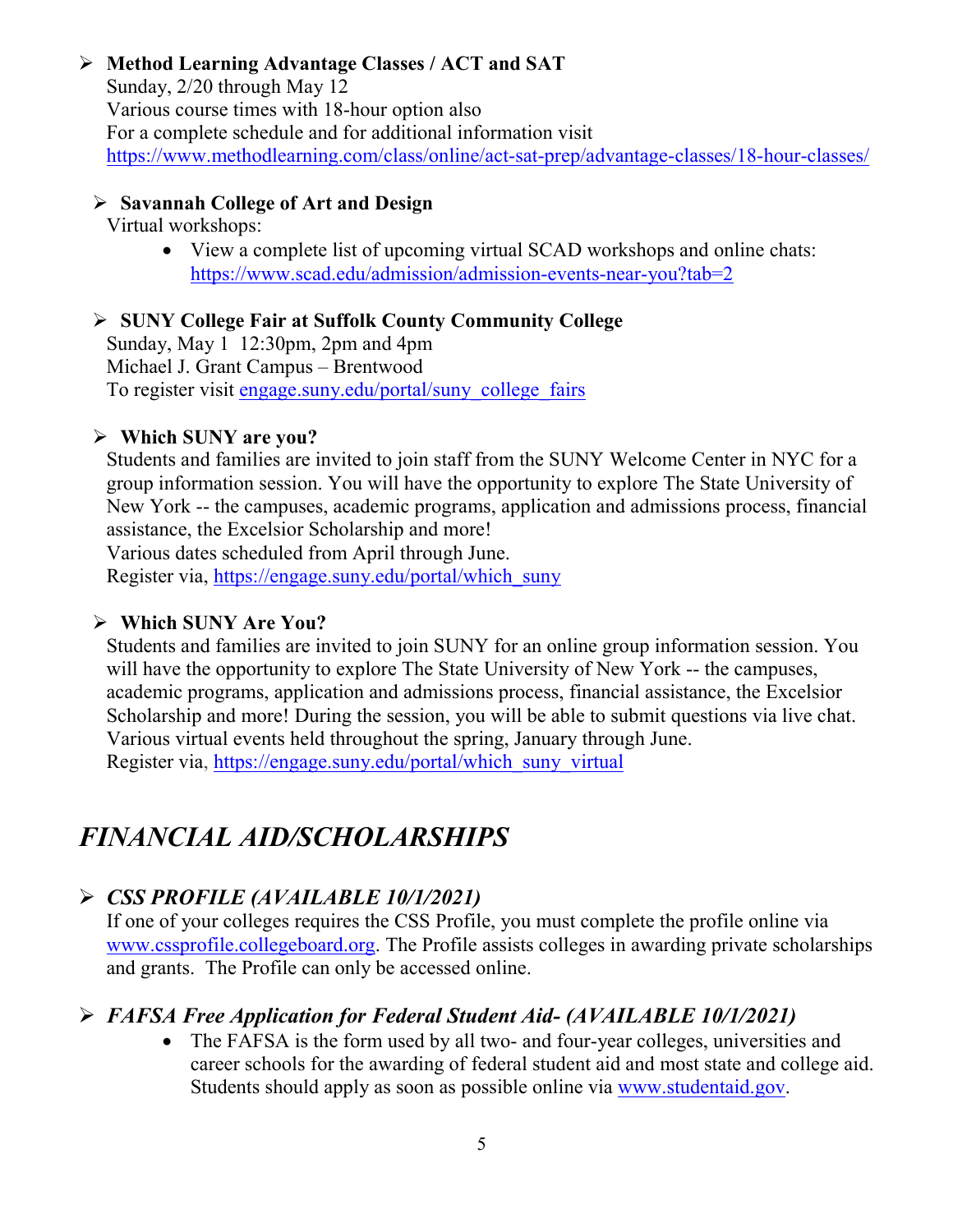• Sign up for your **Federal Student Aid ID # NOW! Both Students and Parents need to have an FSA ID**. Visit [www.studentaid.gov/fsa-id/sign-in/landing](http://www.studentaid.gov/fsa-id/sign-in/landing) to do so.

# **MALDEF Scholarship Resource Guide 2021-2022**

The MALDEF Scholarship Resource Guide is a free, informative resource guide for students, parents, and educators with an extensive list of scholarships, including many that do not inquire about immigration status. To learn more visit <https://www.maldef.org/resources/scholarship-resources/>

#### **SUNY Financial Aid Information Sessions**

Prospective students and families are invited to join SUNY for an online workshop which will provide detailed information about the financial aid application and award process. Financial aid counselors will review the cost of attendance and explore the types of financial aid available, including the Excelsior Scholarship. During the session, you will be able to send your questions via live chat.

Various workshops will be held throughout the spring, January through May Register via, https://engage.suny.edu/portal/financial aid sessions virtual

#### **Scholarships.com**

Register today at [www.scholarships.com](http://www.scholarships.com/) to receive **FREE** scholarship information

#### **Fastweb.com**

Register today at [www.fastweb.com](http://www.fastweb.com/) to receive **FREE** scholarship information.

# **My College Dollars**

Register today at [www.mycollegedollars.com](http://www.mycollegedollars.com/) to receive **FREE** scholarship information.

# **Scholarships**

 Visit the websites below for scholarship opportunities: [www.connections101.com](http://www.connections101.com/) [www.scholarships4students.com](http://www.scholarships4students.com/) [www.fastweb.com](http://www.fastweb.com/) [www.scholarshipexperts.com](http://www.scholarshipexperts.com/) [www.scholarships.com](http://www.scholarships.com/) [www.finaid.org](http://www.finaid.org/)

# **NYS STEM Incentive Program**

Provides full SUNY or CUNY tuition scholarship for top 10 percent of NYS high school students if pursuing STEM degree and work in a STEM field in NYS for 5 years. For additional information visit [www.hesc.ny.gov](http://www.hesc.ny.gov/)

# **NYS Regents Awards for Children of Deceased and Disabled Veterans**

Provides \$450 per year to students whose parent(s) served in the U.S. Armed Forces during specified periods of war or national emergency and, as a result of service, either died, suffered a 40% or more disability, was classified as missing in action, or was a prisoner of war. The veteran must currently be a New York State resident or have been a New York State resident at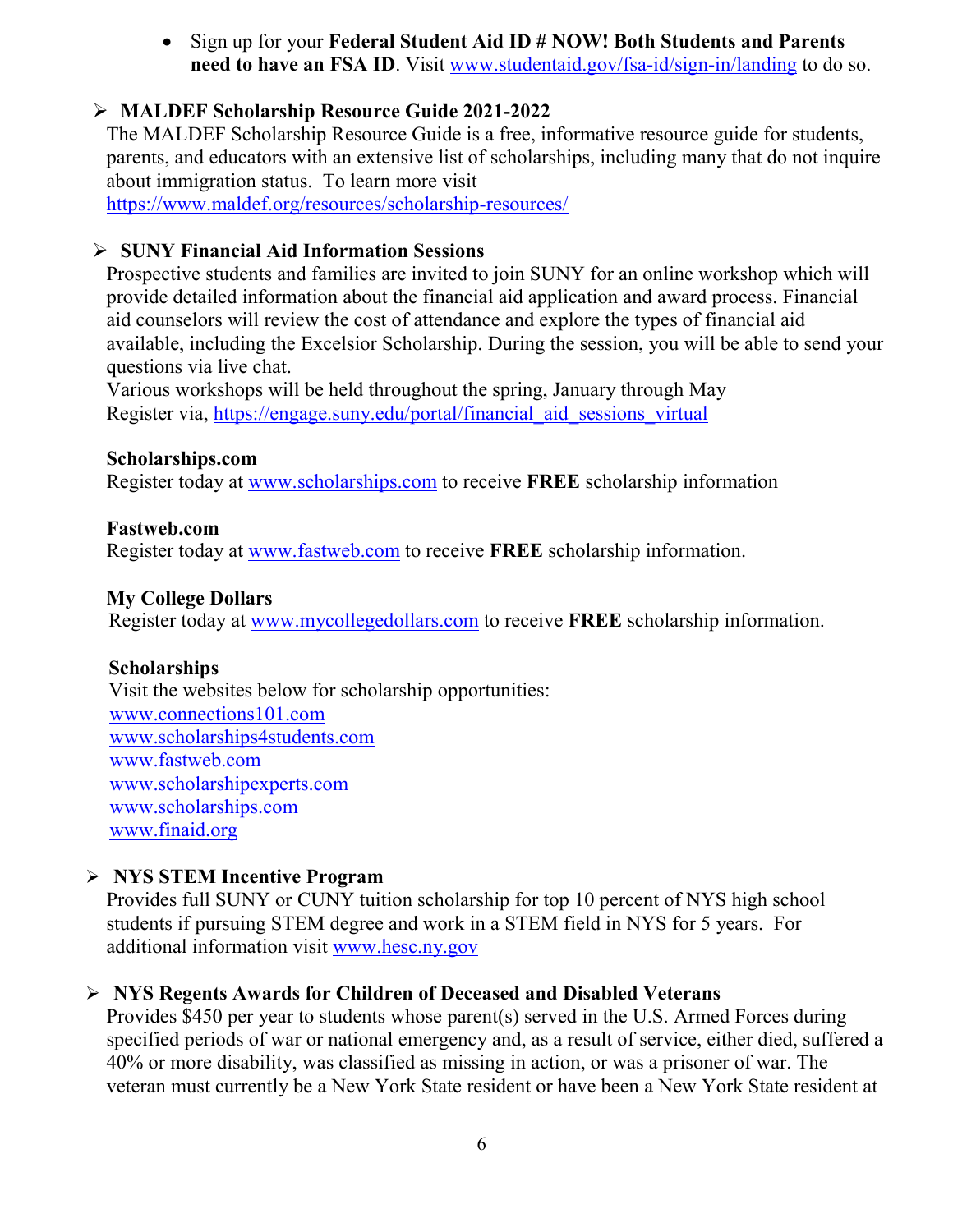the time of death or classification as missing in action. For additional information visit <https://www.hesc.ny.gov/pay-for-college/military-corner.html>

# **NYS Military Enhanced Recognition Incentive and Tribute (MERIT)**

The Military Enhanced Recognition Incentive and Tribute (MERIT) Scholarship provides financial aid to children, spouses and financial dependents of members of the United States Armed Forces or state organized militia who, at any time on or after August 2, 1990, while New York State residents, died or became severely and permanently disabled while performing their military duties, whether in combat or not. For additional information visit <https://www.hesc.ny.gov/pay-for-college/military-corner.html>

# **NYS Math & Science Teaching Incentive Scholarship**

Offered for students to pursue careers in secondary math and science teachers. For more information visit [www.hesc.ny.gov](http://www.hesc.ny.gov/)

 **NYS Teacher Education Assistance for College and Higher Education (TEACH) Grant** Grants up to \$4,000.00 per year to students in exchange for service at public or private elementary or secondary schools that serve students from low-income families. For more information visit [www.hesc.ny.gov](http://www.hesc.ny.gov/) 

#### **NYS Tuition Assistance Program (TAP)**

Helps eligible NY residents pay tuition at approved schools in NYS. Annual TAP awards can be up to \$5,665.00. Because TAP is a grant – it does not have to be paid back. For additional information visit [www.hesc.ny.gov/tap](http://www.hesc.ny.gov/tap)

#### **NYS Excelsior Scholarship**

The program covers tuition for eligible SUNY and CUNY students whose families who earn \$125,000. For additional information visit [www.hesc.ny.gov/](http://www.hesc.ny.gov/)excelsior

#### **NYS Dream Act**

The Senator Jose Peralta NYS DREAM Act (DREAM Act) allows undocumented and other eligible students to apply for New York State financial aid. Students who meet the NYS DREAM Act's eligibility requirements for high school attendance, high school completion, instate SUNY or CUNY tuition, and citizenship or immigration status will be able to apply for one or more NYS student financial aid programs. For additional information visit [www.hesc.ny.gov/dream](http://www.hesc.ny.gov/dream)

# **NYS Enhanced Tuition Award**

This program enables NY students attending private not-for-profit colleges in NY to receive financial assistance to complete their college degree. The program provides a maximum award of \$6,000, requires participating private colleges to provide a match and freeze student tuition for the duration of the award – maximizing the financial benefit to the student. For additional information visit [www.hesc.ny.gov](http://www.hesc.ny.gov/)

# **Scholarship Opportunities for African American Students**

 For Additional information visit [www.scholarshiplibrary.com/index\\_php?title=Category:African\\_American&pageuntil=CSF-](http://www.scholarshiplibrary.com/index_php?title=Category:African_American&pageuntil=CSF-%20%20%20McCall+Educational+Foundation#mw-pages)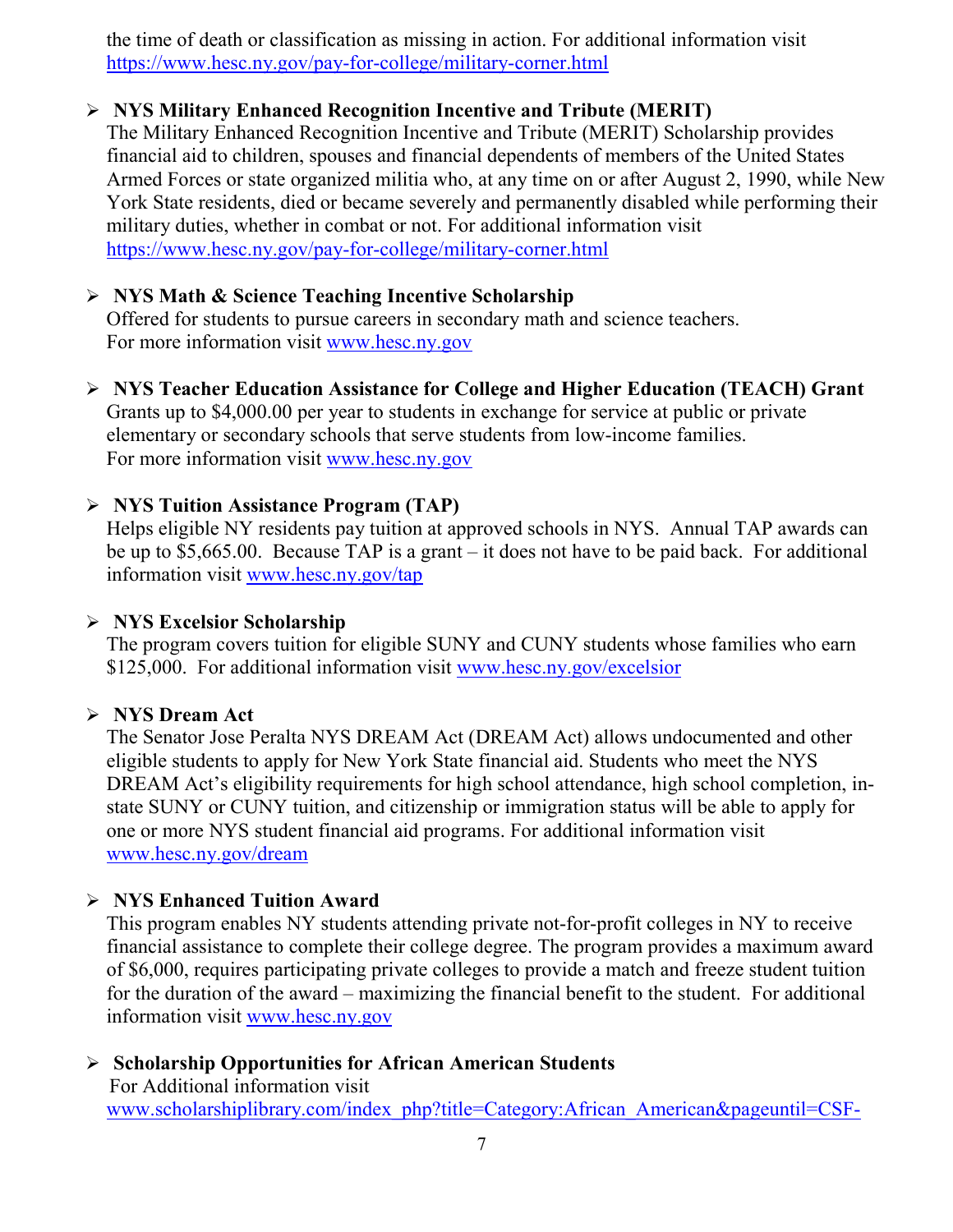[McCall+Educational+Foundation#mw-pages](http://www.scholarshiplibrary.com/index_php?title=Category:African_American&pageuntil=CSF-%20%20%20McCall+Educational+Foundation#mw-pages)

#### **College Board Scholarship Opportunities**

Various scholarship opportunities available. For additional information visit [https://opportunity.collegeboard.org/home?SFMC\\_cid=EM383801&rid=47436562](https://opportunity.collegeboard.org/home?SFMC_cid=EM383801&rid=47436562)

# **Rea Jacobs Scholarship for Dance 2022 Application Due Date – May 2, 2022**

**The Rea Jacobs Scholarship for Dance** is a competitive scholarship for Nassau and Suffolk High School Graduating Seniors who are pursuing a four year college degree with a major or minor in Dance. The scholarship is funded by the Long Island Dance Consortium and the Jacobs Family. One award of \$1000 will be given in 2022.

\*The winner will be invited to perform with member companies of the Long Island Dance Consortium in "Celebration of Dance" at the Summer Arts Festival in Heckscher Park in 2022. Download details on the scholarship and the endorsement form and to apply visit <https://form.jotform.com/213263812584153>

# **Sandi Bloomberg Scholarship for Dance 2022**

### **Application Due Date – May 2, 2022**

**The Sandi Bloomberg Scholarship for Dance** is a competitive scholarship for Suffolk & Nassau High School Graduating Seniors who are considering furthering their education in dance, but not necessarily in an accredited program. One award of \$1,000 will be given in 2022. This scholarship is funded by Sandi Bloomberg.

\*The winner will be invited to perform with member companies of the Long Island Dance Consortium in "Celebration of Dance" at the Summer Arts Festival in Heckscher Park in 2022. Download details on the scholarship and the endorsement form and to apply visit <https://form.jotform.com/213263919041149>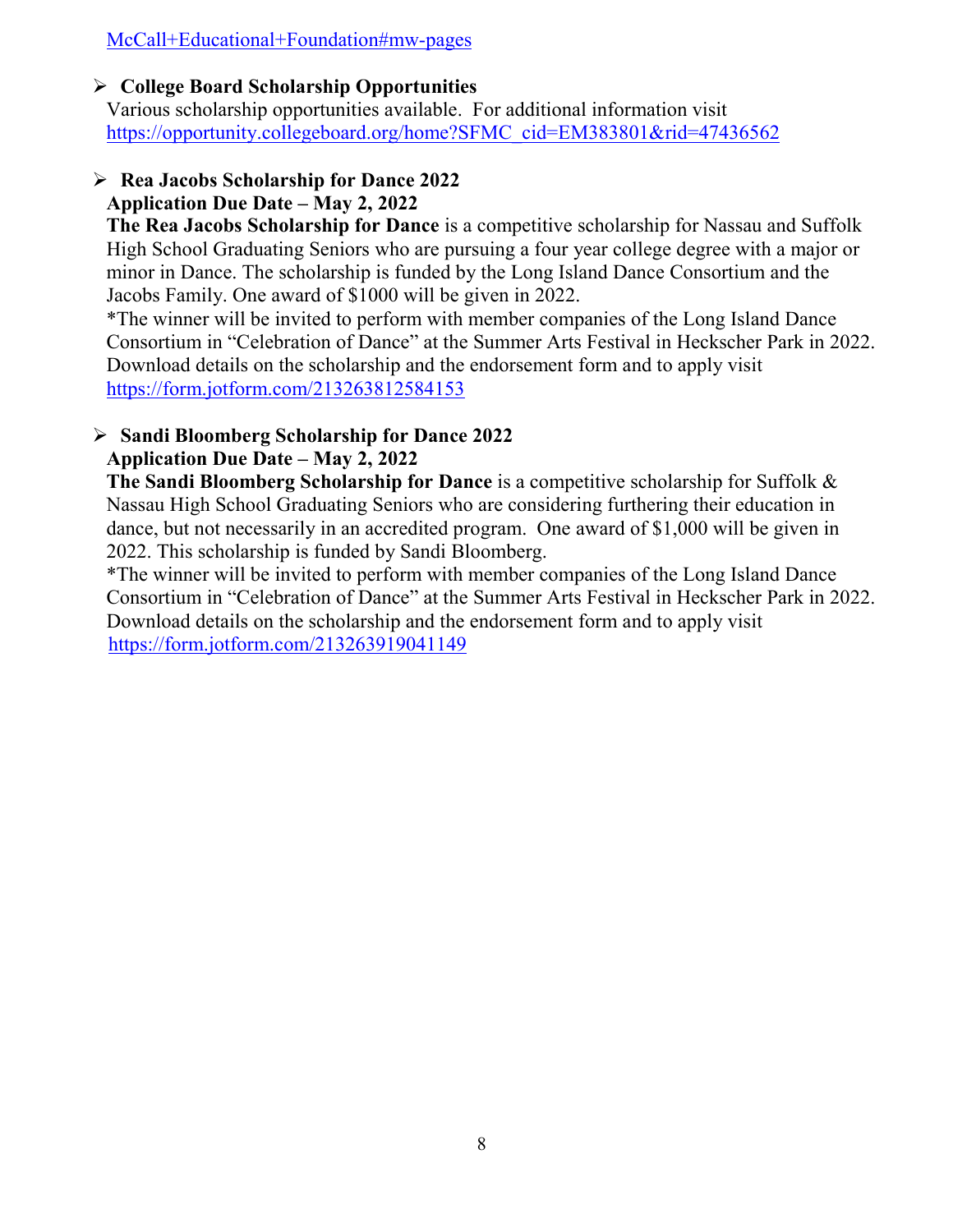# *SUMMER PROGRAMS*

# **Mercy College Business Honors Program**

Three one-week sessions available: June  $26 -$  July 2

July  $10 -$ July  $16$ 

July  $24 -$ July  $30$ 

Rising Seniors can experience college first-hand during this week-long, action packed summer program. Learn about leadership and business careers from an Executive faculty who have worked at top global companies.

For additional information visit [www.mercy.edu/business/leadership/academy](http://www.mercy.edu/business/leadership/academy)

# **Landmark College**

On-line or On-Campus Programs Offered For additional information visit [www.landmark.edu/summer](http://www.landmark.edu/summer)

# **Boston University's COM Summer Journalism Academy**

Two-week sessions June 20, July 4 and July 18 For additional information visit [https://combeyond.bu.edu/workshop/summer-journalism](https://combeyond.bu.edu/workshop/summer-journalism-academy-bu/?j=206812&sfmc_sub=6082702&l=205_HTML&u=6330697&mid=514005790&jb=17008)[academy](https://combeyond.bu.edu/workshop/summer-journalism-academy-bu/?j=206812&sfmc_sub=6082702&l=205_HTML&u=6330697&mid=514005790&jb=17008)[bu/?j=206812&sfmc\\_sub=6082702&l=205\\_HTML&u=6330697&mid=514005790&jb=17008](https://combeyond.bu.edu/workshop/summer-journalism-academy-bu/?j=206812&sfmc_sub=6082702&l=205_HTML&u=6330697&mid=514005790&jb=17008)

# **Boston University**

Five pre-college programs – providing rigorous and collaborative college life experiences that will enable students to gain a strong sense of their personal and academic potential.

\*High School Honors – (6-week program)

\*RISE Internship/Practicum – (6-week program)

\*Academic Immersion (AIM) – (3-week program)

\*Summer Challenge – (2-week program)

\*Summer Preview – (1-week program)

For additional information visit [www.bu.edu/summer/highschool](http://www.bu.edu/summer/highschool)

# **Boston University's Academy of Media Production**

# July  $5 -$  July 29

Develop cinematic and journalistic storytelling skills producing films, videos, visual effects, webcasts and more.

For additional information visit [https://combeyond.bu.edu/workshop/academy-of-media](https://combeyond.bu.edu/workshop/academy-of-media-production/)[production/](https://combeyond.bu.edu/workshop/academy-of-media-production/)

# **University of Chicago**

Immersion, Pre-College Summer Language Institute, Summer College, UChicago Summer Online, One-Week Enrichment, Research in the Biological Sciences (RIBS), Stones and Bones For additional information visit [www.summer.uchicago.edu](http://www.summer.uchicago.edu/)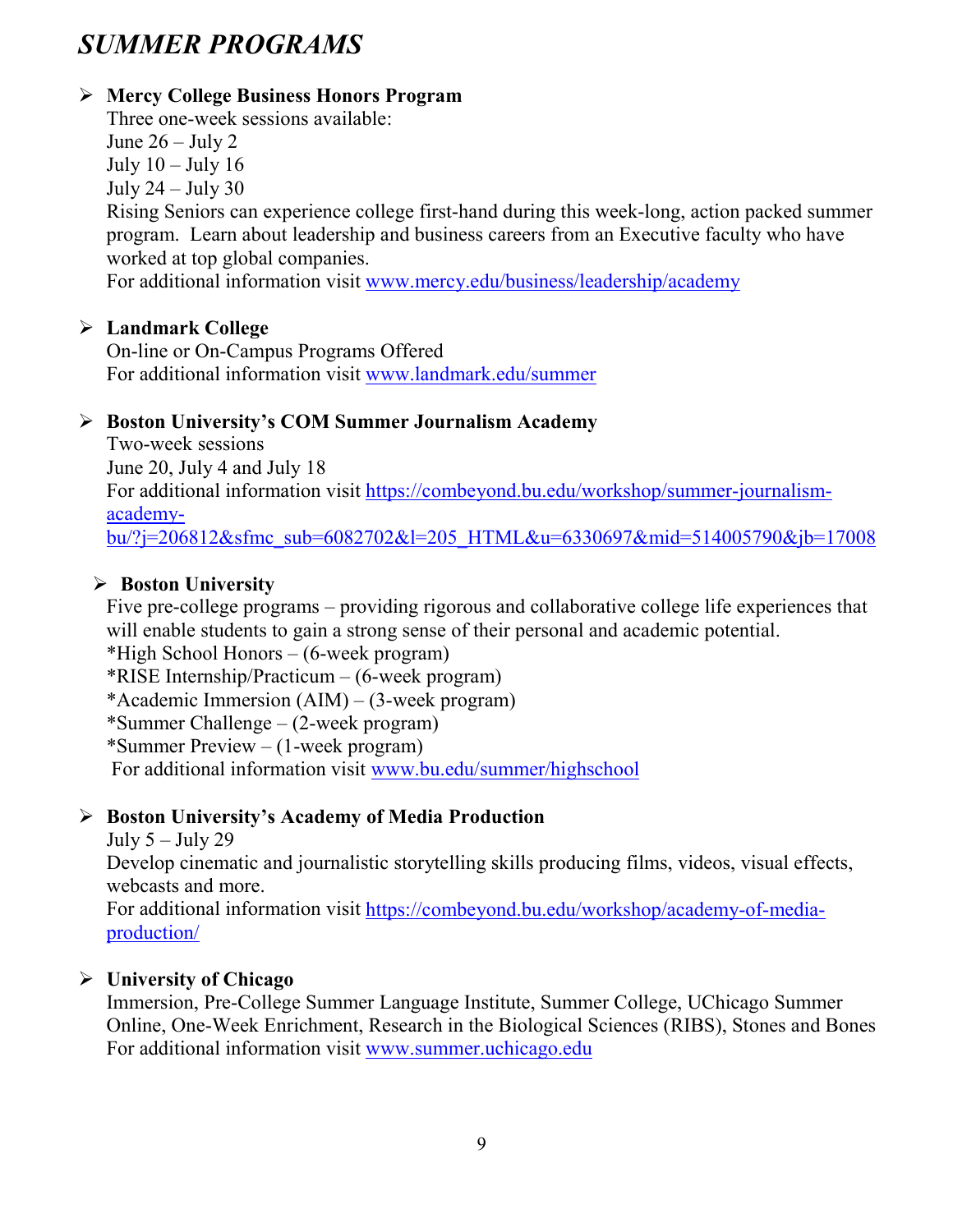### **Duke Pre-College Summer 2022**

For academically motivated students in grades 6-11. Courses offered are in engineering, humanities, mathematics, science, social sciences and technology. Different program dates available.

To learn more and to apply visit<https://learnmore.duke.edu/precollege/all-programs>

### **Summer at USC**

High school students have the unique opportunity to preview freshman year and experience college life while living on the campus and earning college credit. Courses offered are: Architecture, Business, Engineering & Information Technology, Global Studies, Journalism, Pre-Health & Science, Pre-Law, Performing Arts – Summer Theater Conservatory and Writing & Critical Thinking Program dates: June 19 – July 16 Visit [www.summer.usc.edu](http://www.summer.usc.edu/) and complete the online application. Applications are reviewed on a rolling basis, space is limited. Application deadline for domestic students: May 6, 2022

#### **UMass Amherst Summer Program**

Experience life on a college campus

Both online and in-person programs are available. For additional information visit<https://www.umass.edu/uww/programs/pre-college/apply-now> or call (413) 577-2112.

#### **NYU Precollege**

For high school students. To learn more visit [www.nyu.edu/precollege](http://www.nyu.edu/precollege)

#### **Cornell University Summer Program**

Earn 3-8 credits and a Cornell transcript Immerse yourself in rigorous university courses taught by top Cornell faculty Prep for college applications with one-on-one admissions counseling Connect with a diverse group of high school students from around the world Choose from regular undergraduate Cornell courses in Arts & Architecture, Business & Hospitality, Engineering, Health & Humanities, International Relations, Science & Technology, Social Change, Veterinary Medicine and more. You can also combine on-campus and/or online courses to create your own six or nine week program Courses offered between May 31 and August 2. For additional information visit<https://sce.cornell.edu/precollege>

# **Northeastern University Accelerate Pre-College Programs**

Boston Campus Programs Regional Campus Programs Virtual Programs For additional information visit<https://precollegeprograms.northeastern.edu/>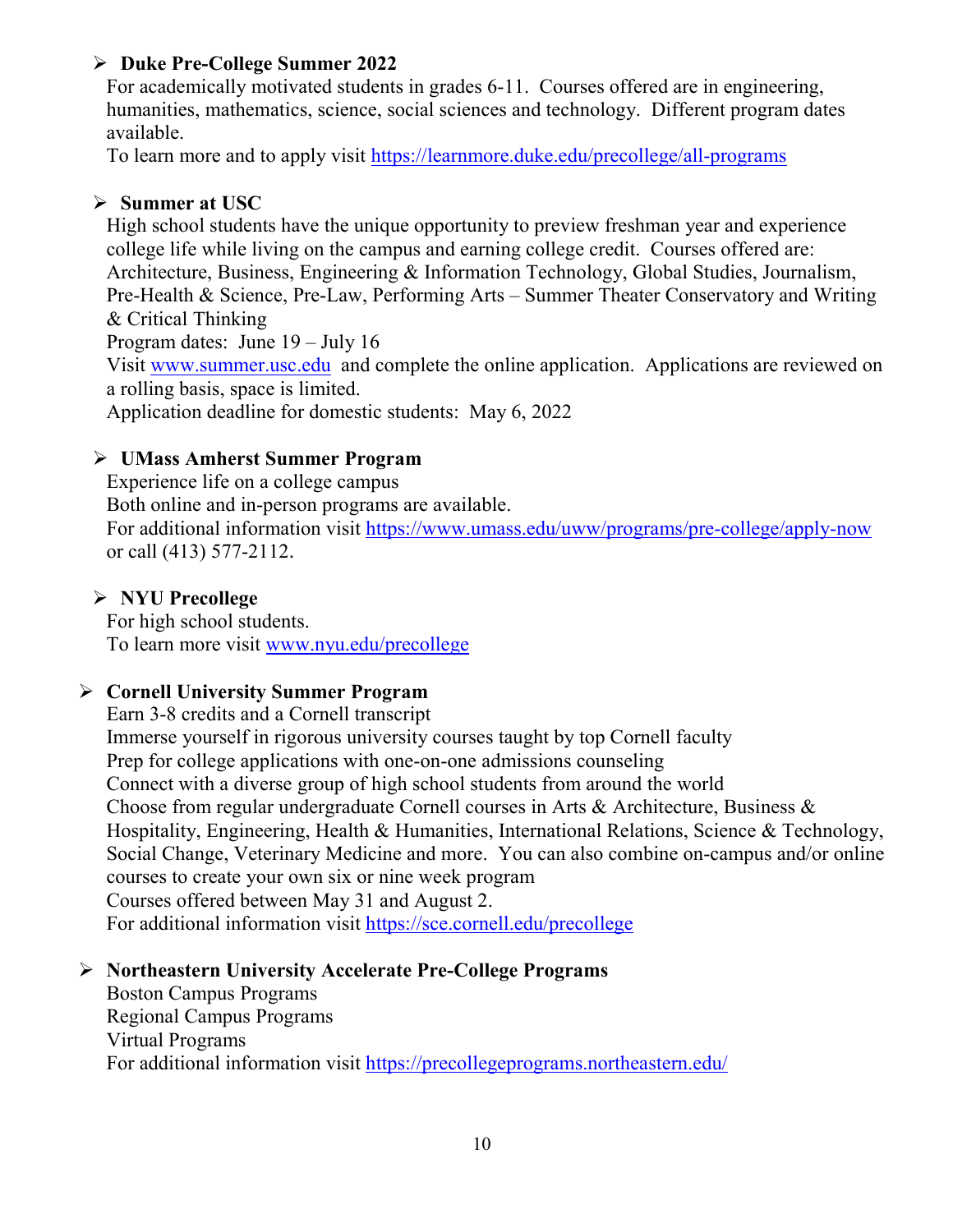#### **Fordham University – Exploring Entrepreneurship Summer Program**

June 27 – July 1 10:00am – 4:00pm For rising high school juniors and seniors Work with peers to create a business via experiential learning Visit a startup incubator in NYC Learn in a college environment Get hands-on, personalized attention Discover if entrepreneurship is right for you. For additional information visit [www.Fordham.edu/exploringentrepreneurship](http://www.fordham.edu/exploringentrepreneurship)

#### **University of Delaware – EDGE**

Take summer courses taught by UD faculty Earn up to seven transferrable college credits Live in a residence hall on UD's beautiful campus Prepare for the college application process July  $10-30$ Learn more and apply at [www.udel.edu/edge](http://www.udel.edu/edge)

#### **United States Military Academy West Point – Summer Leader Experience**

Courses offered are Science, Mathematics, Engineering, Social Sciences, Modern Languages, Psychology and Athletics

For additional information and to apply visit [https://www.westpoint.edu/admissions/summer](https://www.westpoint.edu/admissions/summer-program)[program](https://www.westpoint.edu/admissions/summer-program)

#### **AMDA College of the Performing Arts - Los Angeles The American Musical and Dramatic Academy - New York City**

Summer Conservatory Session Dates: Session 1: July  $3 -$  July 16 (NYC & LA) Session 2: July  $17 -$  July 30 (NYC & LA) Session 3: July 31 – August 13 (NYC & LA) For additional information visit [www.amda.edu](http://www.amda.edu/) or call 800-367-7908

# **University of Michigan – Joy of Coding (Online Course)**

June 22 – August 3

The course includes weekly video lectures, reading, and coding assignments. No prior coding experience required.

Using Python, students will learn how coding powers apps such as Snapchat, TikTok, Instagram and Siri, and even learn how to code their own versions of Snapchat lenses. Visit: [www.joyofcoding.eecs.umich.edu](http://www.joyofcoding.eecs.umich.edu/)

# **Adelphi Pre-College Program**

Art & Digital Production, Business and Entrepreneurship, Introduction to Nursing, NYC Arts Exploration (non-credit), Professional Sport as a Business and Career (non-credit), Psychology and Pop Culture, Science, Medicine and Health, Social Work and Society, Teaching and Teacher Education

For additional information visit [www.precollege.adelphi.edu](http://www.precollege.adelphi.edu/)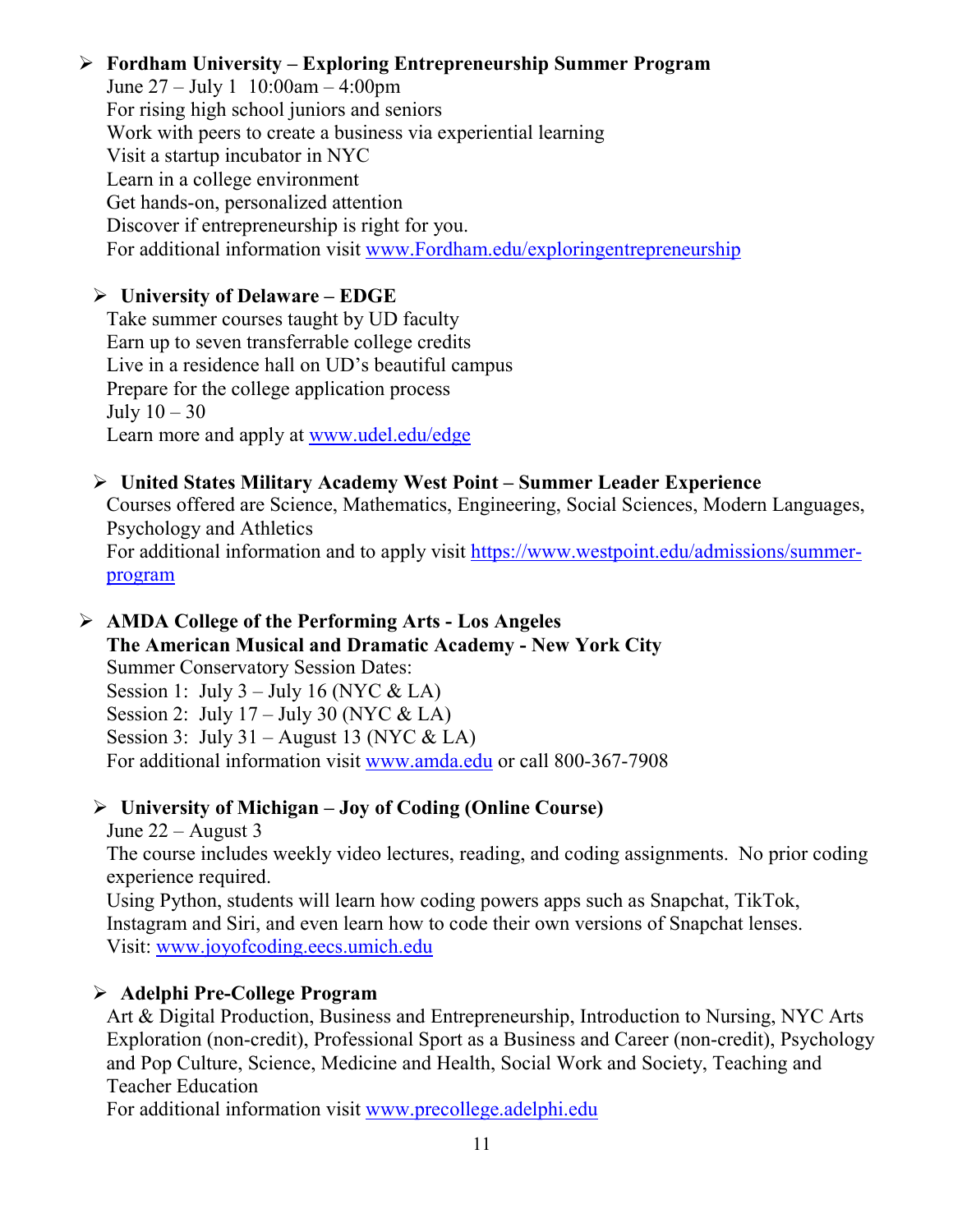# **University of Wisconsin – Madison – Badger Precollege**

Accelerated Learning Program (ALP) Badger Precollege Online Badger Summer Scholars College Ready Badger Precollege Imaging Self Courses available: Forensic Science, Music, Art & Technology, Human Language and Identity, Satellite Science & Programming for Meteorology. To learn more visit [https://precollege.wisc.edu/?utm\\_source=admissions&utm\\_medium=email&utm\\_campaign=pr](https://precollege.wisc.edu/?utm_source=admissions&utm_medium=email&utm_campaign=precollege22&utm_content=admissions-registration-counselor-email-21718&elqTrackId=9cbfaaa948bf4abbbdc87f3c6f21ada3&elq=0ee962ab4ac9480fad809bd8259b8c24&elqaid=23371&elqat=1&elqCampaignId=14684) [ecollege22&utm\\_content=admissions-registration-counselor-email-](https://precollege.wisc.edu/?utm_source=admissions&utm_medium=email&utm_campaign=precollege22&utm_content=admissions-registration-counselor-email-21718&elqTrackId=9cbfaaa948bf4abbbdc87f3c6f21ada3&elq=0ee962ab4ac9480fad809bd8259b8c24&elqaid=23371&elqat=1&elqCampaignId=14684)[21718&elqTrackId=9cbfaaa948bf4abbbdc87f3c6f21ada3&elq=0ee962ab4ac9480fad809bd825](https://precollege.wisc.edu/?utm_source=admissions&utm_medium=email&utm_campaign=precollege22&utm_content=admissions-registration-counselor-email-21718&elqTrackId=9cbfaaa948bf4abbbdc87f3c6f21ada3&elq=0ee962ab4ac9480fad809bd8259b8c24&elqaid=23371&elqat=1&elqCampaignId=14684) [9b8c24&elqaid=23371&elqat=1&elqCampaignId=14684](https://precollege.wisc.edu/?utm_source=admissions&utm_medium=email&utm_campaign=precollege22&utm_content=admissions-registration-counselor-email-21718&elqTrackId=9cbfaaa948bf4abbbdc87f3c6f21ada3&elq=0ee962ab4ac9480fad809bd8259b8c24&elqaid=23371&elqat=1&elqCampaignId=14684)

# **University of Rochester Pre-College Programs**

Explore different career paths and majors, live on a university campus. Full day, half day, college credit courses and online courses offered. For additional information visit<https://admissions.rochester.edu/pre-college/programs/>

# **Summer 2022: Pre-College Artificial Intelligence Program by MIT Graduates**

Inspirit AI is a live online 25-hour summer program that prepares students across disciplines for an AI driven future, guiding them to build socially impactful projects in domains like law, medicine, astronomy, fine arts, and more! Students learn in small-group classrooms with curriculum suitable for both complete beginners and advanced coders. Application deadline is April 30. To learn more and to apply visit [https://6689404.fs1.hubspotusercontent](https://6689404.fs1.hubspotusercontent-na1.net/hubfs/6689404/AISummerProgram_Brochure_2022.pdf)[na1.net/hubfs/6689404/AISummerProgram\\_Brochure\\_2022.pdf](https://6689404.fs1.hubspotusercontent-na1.net/hubfs/6689404/AISummerProgram_Brochure_2022.pdf)

# **Georgetown University – Hoya Summer**

Live on Georgetown's historic hilltop campus, learn from renowned faculty across a variety of subjects and disciplines, collaborate with high-achieving students from all over the world, pursue subjects not typically available in high schools like medicine, law, data science, and entrepreneurship, earn either a Certificate of Completion or college credits and a transcript from Georgetown University.

For additional information visit [https://summer.georgetown.edu/all](https://summer.georgetown.edu/all-programs?mkt_tok=MjYxLURGRC05OTMAAAGC0F47ojSUmERFCT_Cgjt_V4u8nfage9SFrTcaLU5VMGx_jo-nr3qUNPA2mHJ9suLikTEai2U-ROxi550d_bXd-cFVLHznBHvFfqWKJ36edepLVg)[programs?mkt\\_tok=MjYxLURGRC05OTMAAAGC0F47ojSUmERFCT\\_Cgjt\\_V4u8nfage9SFr](https://summer.georgetown.edu/all-programs?mkt_tok=MjYxLURGRC05OTMAAAGC0F47ojSUmERFCT_Cgjt_V4u8nfage9SFrTcaLU5VMGx_jo-nr3qUNPA2mHJ9suLikTEai2U-ROxi550d_bXd-cFVLHznBHvFfqWKJ36edepLVg) [TcaLU5VMGx\\_jo-nr3qUNPA2mHJ9suLikTEai2U-ROxi550d\\_bXd](https://summer.georgetown.edu/all-programs?mkt_tok=MjYxLURGRC05OTMAAAGC0F47ojSUmERFCT_Cgjt_V4u8nfage9SFrTcaLU5VMGx_jo-nr3qUNPA2mHJ9suLikTEai2U-ROxi550d_bXd-cFVLHznBHvFfqWKJ36edepLVg)[cFVLHznBHvFfqWKJ36edepLVg](https://summer.georgetown.edu/all-programs?mkt_tok=MjYxLURGRC05OTMAAAGC0F47ojSUmERFCT_Cgjt_V4u8nfage9SFrTcaLU5VMGx_jo-nr3qUNPA2mHJ9suLikTEai2U-ROxi550d_bXd-cFVLHznBHvFfqWKJ36edepLVg)

# **UMass Amherst Pre-College Program at the Mt. Ida Campus**

Programs being offered: \*Combatting the Climate Crisis with Neighborhood Trees 7/24 – 7/30 \*Building & Construction Technology: Citylab  $7/10 - 7/30$ \*Veterinary Technology 7/1- - 7/23 For additional information and to apply visit [https://www.umass.edu/uww/programs/pre](https://www.umass.edu/uww/programs/pre-college/apply-now)[college/apply-now](https://www.umass.edu/uww/programs/pre-college/apply-now)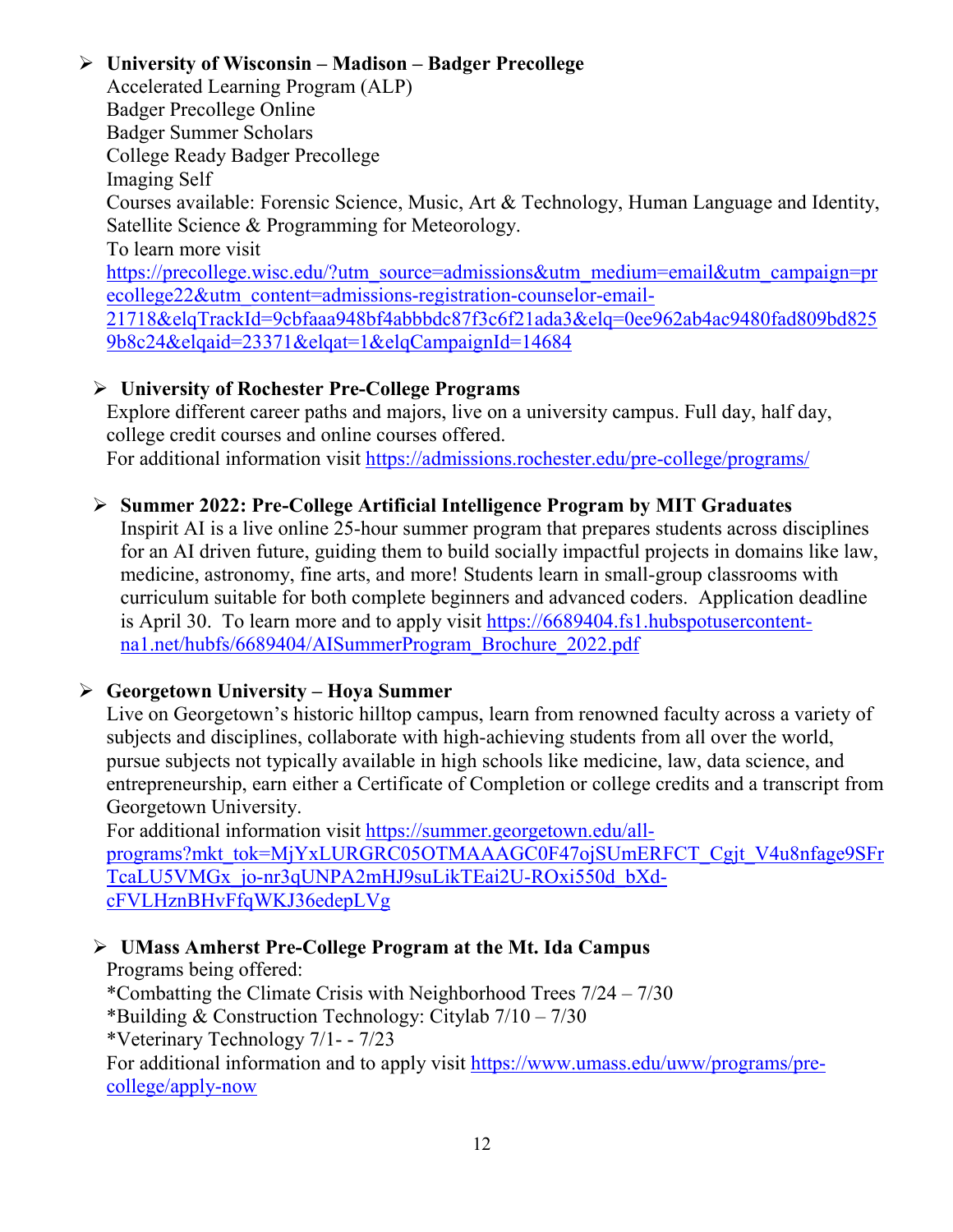# **Worcester Polytechnic Institute – LAUNCH Pre College Experience**

This program is designed for rising  $9<sup>th</sup>$  and  $10<sup>th</sup>$  grades. This in-person program provides students the opportunity to build in-demand skills, engage with like-minded students and dive into a STEM discipline of their choosing at WPI's state-of-the-art campus

Two in-person programs

June 26 – July 1 (Residential)

August  $8 - 12$  (Day)

Program Offerings: Aerospace Engineering, Biology, Chemistry & Biochemistry, Cybersecurity, Electrical & Computer Engineering, Interactive Media & Game Development, Manufacturing Engineering, Neuroscience, Physics, Robotics Engineering, STEM Exploration and more.

For additional information visit

[https://campscui.active.com/orgs/WorcesterPolytechnicInstitute0?orglink=camps](https://campscui.active.com/orgs/WorcesterPolytechnicInstitute0?orglink=camps-registration&utm_source=marketing_cloud_email&utm_medium=February_28_2022&utm_campaign=UES_3060663&utm_mc_suscriber_id=19763436#/selectSessions/3096133)[registration&utm\\_source=marketing\\_cloud\\_email&utm\\_medium=February\\_28\\_2022&utm\\_ca](https://campscui.active.com/orgs/WorcesterPolytechnicInstitute0?orglink=camps-registration&utm_source=marketing_cloud_email&utm_medium=February_28_2022&utm_campaign=UES_3060663&utm_mc_suscriber_id=19763436#/selectSessions/3096133) mpaign=UES 3060663&utm\_mc\_suscriber\_id=19763436#/selectSessions/3096133

# **SCAD Pre-College Programs**

Various programs and locations available.

Advertising and branding, Animation, Architecture, Business of beauty and fragrance, Equestrian studies, Fashion, Fashion marketing and management, Film and television, Graphic design, Illustration, Industrial design, Interior design, Motion media design, Performing arts, Photography, Production design, Sequential art, Social strategy and management, Sound design, Visual effects

To learn more visit [www.scad.edu/apply](http://www.scad.edu/apply)

# **LaGuardia Community College/CUNY**

Certified Clinical Medical Assistant Courses – different dates for the various programs. For additional information visit<https://www.laguardia.edu/ccmaaply> EMT/Paramedic Program – June 15 – August 24 For additional information visit [www.emtprogram@lagcc.cuny.edu](http://www.emtprogram@lagcc.cuny.edu)

# **Miami University**

Session I: July  $9 -$ July 15 Session II: July  $17 -$ July 23 Apply by May 1 For additional information visit [www.miamioh.edu/summerscholars](http://www.miamioh.edu/summerscholars)

# **Five Towns College Summer Scholars Program**

Take college courses in acting, audio recording production, creative business practices, digital photography, drawing and imaging, fantasy and creative design, filmmaking, jazz ensemble, public speaking, radio and TV broadcasting

July  $5 -$ August 4

For high school sophomores, juniors and seniors. Juniors and seniors can earn up to 6 college credits.

For additional information visit [www.ftc.edu/summer-hs](http://www.ftc.edu/summer-hs)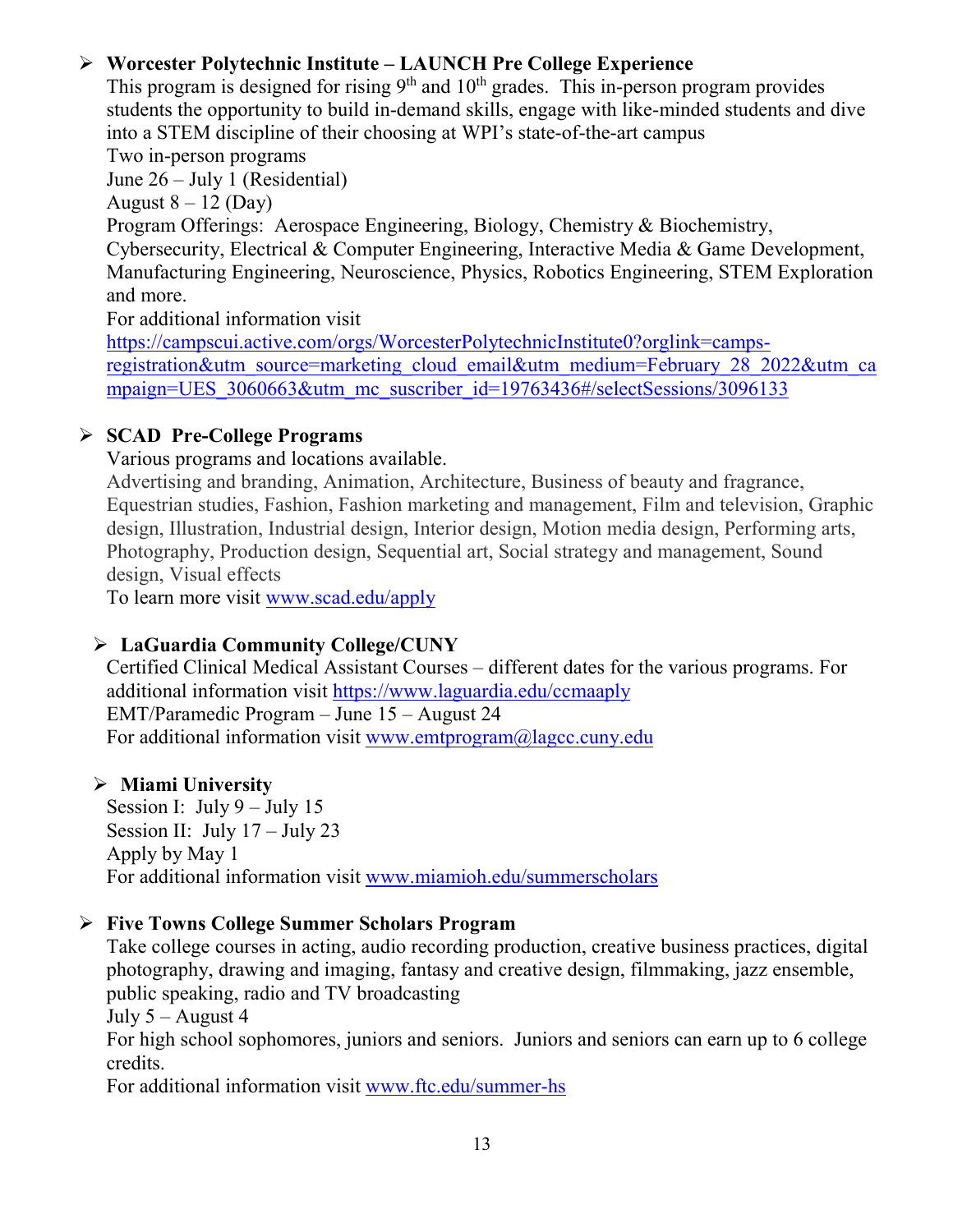# **NYSSCA – Art League of Long Island**

Summer Pre-College Portfolio Development for ages 15 – 19 Tuesday, Wednesday, Thursday and Friday 10:00am – 3:00pm Session A: July 19 – July 29 Session B: August 2 – August 12 For additional information visit [www.artleagueli.org/summer-pre-college-portfolio](http://www.artleagueli.org/summer-pre-college-portfolio)

#### **Montserrat College of Art**

3-week residential college credit-bearing program For additional information visit [www.montserrat.edu/pre-college](http://www.montserrat.edu/pre-college)

### **Marist College**

Session I (In Person): June  $26 -$  July 9 (2 weeks) Session II (In Person): July  $10 -$  July 23 (2 weeks) Session III (In Person): July  $10 -$  July 31 (3 weeks) Program Offerings: Business, Creative Writing, Criminal Justice, Cybersecurity, Digital Content Creation, Environmental Science, Fashion Design-Portfolio, Fashion Merchandising, Politics and Polling, Pre-Health, Pre-Law, Psychology, Social Media Marketing and Influencing, Sports Communication and more. For additional information or to apply visit [www.marist.edu/precollege](http://www.marist.edu/precollege)

#### **Universal Technical Institute**

If you are a student interested in STEM, the Ignite Summer Bridge Program may be for you! Universal Technical Institute's three-week Ignite Summer Bridge Program is a great way to experience our training programs **AT NO COST** during the summer break. Learn in a fun, interactive and hands-on environment as they gain industry-recognized experience. By completing the program, you will have earned course credit toward an education at UTI if you choose to enroll after graduating from high school, giving you a head start toward training for a career! For additional information visit [https://www.uti.edu/programs/ignite?utm\\_campaign=CMP-01312-](https://www.uti.edu/programs/ignite?utm_campaign=CMP-01312-X4N7F0&utm_medium=email&utm_source=marketo&utm_term=ignite-fy22&mkt_tok=MTk4LVZWUy01OTQAAAGEBgENSkzqJMy-3_Md1t2eEDZgvZ7HEoqWMGMgtDAQTwFV7T70rXLUhTFd2LjN1Yj7mZrLVkYsXomj92tVRCqAkUwQdZROJSEJCv9TfQC2NxabU6k) [X4N7F0&utm\\_medium=email&utm\\_source=marketo&utm\\_term=ignite-](https://www.uti.edu/programs/ignite?utm_campaign=CMP-01312-X4N7F0&utm_medium=email&utm_source=marketo&utm_term=ignite-fy22&mkt_tok=MTk4LVZWUy01OTQAAAGEBgENSkzqJMy-3_Md1t2eEDZgvZ7HEoqWMGMgtDAQTwFV7T70rXLUhTFd2LjN1Yj7mZrLVkYsXomj92tVRCqAkUwQdZROJSEJCv9TfQC2NxabU6k)

[fy22&mkt\\_tok=MTk4LVZWUy01OTQAAAGEBgENSkzqJMy-](https://www.uti.edu/programs/ignite?utm_campaign=CMP-01312-X4N7F0&utm_medium=email&utm_source=marketo&utm_term=ignite-fy22&mkt_tok=MTk4LVZWUy01OTQAAAGEBgENSkzqJMy-3_Md1t2eEDZgvZ7HEoqWMGMgtDAQTwFV7T70rXLUhTFd2LjN1Yj7mZrLVkYsXomj92tVRCqAkUwQdZROJSEJCv9TfQC2NxabU6k)[3\\_Md1t2eEDZgvZ7HEoqWMGMgtDAQTwFV7T70rXLUhTFd2LjN1Yj7mZrLVkYsXomj92](https://www.uti.edu/programs/ignite?utm_campaign=CMP-01312-X4N7F0&utm_medium=email&utm_source=marketo&utm_term=ignite-fy22&mkt_tok=MTk4LVZWUy01OTQAAAGEBgENSkzqJMy-3_Md1t2eEDZgvZ7HEoqWMGMgtDAQTwFV7T70rXLUhTFd2LjN1Yj7mZrLVkYsXomj92tVRCqAkUwQdZROJSEJCv9TfQC2NxabU6k) [tVRCqAkUwQdZROJSEJCv9TfQC2NxabU6k](https://www.uti.edu/programs/ignite?utm_campaign=CMP-01312-X4N7F0&utm_medium=email&utm_source=marketo&utm_term=ignite-fy22&mkt_tok=MTk4LVZWUy01OTQAAAGEBgENSkzqJMy-3_Md1t2eEDZgvZ7HEoqWMGMgtDAQTwFV7T70rXLUhTFd2LjN1Yj7mZrLVkYsXomj92tVRCqAkUwQdZROJSEJCv9TfQC2NxabU6k)

# **The Cooper Union – Summer Art Intensive**

July  $11 -$ August 8 Mondays – Thursdays 9:30am – 4:30pm For rising sophomores – rising seniors Graphic Design & Drawing Drawing Intensive Animation & Drawing Digital Photography & Drawing Studio Practice For additional information visit [https://cooper.edu/academics/outreach-and-pre](https://cooper.edu/academics/outreach-and-pre-college/summer-art-intensive?mc_cid=b5c4788c60&mc_eid=d97d2a48af)[college/summer-art-intensive?mc\\_cid=b5c4788c60&mc\\_eid=d97d2a48af](https://cooper.edu/academics/outreach-and-pre-college/summer-art-intensive?mc_cid=b5c4788c60&mc_eid=d97d2a48af)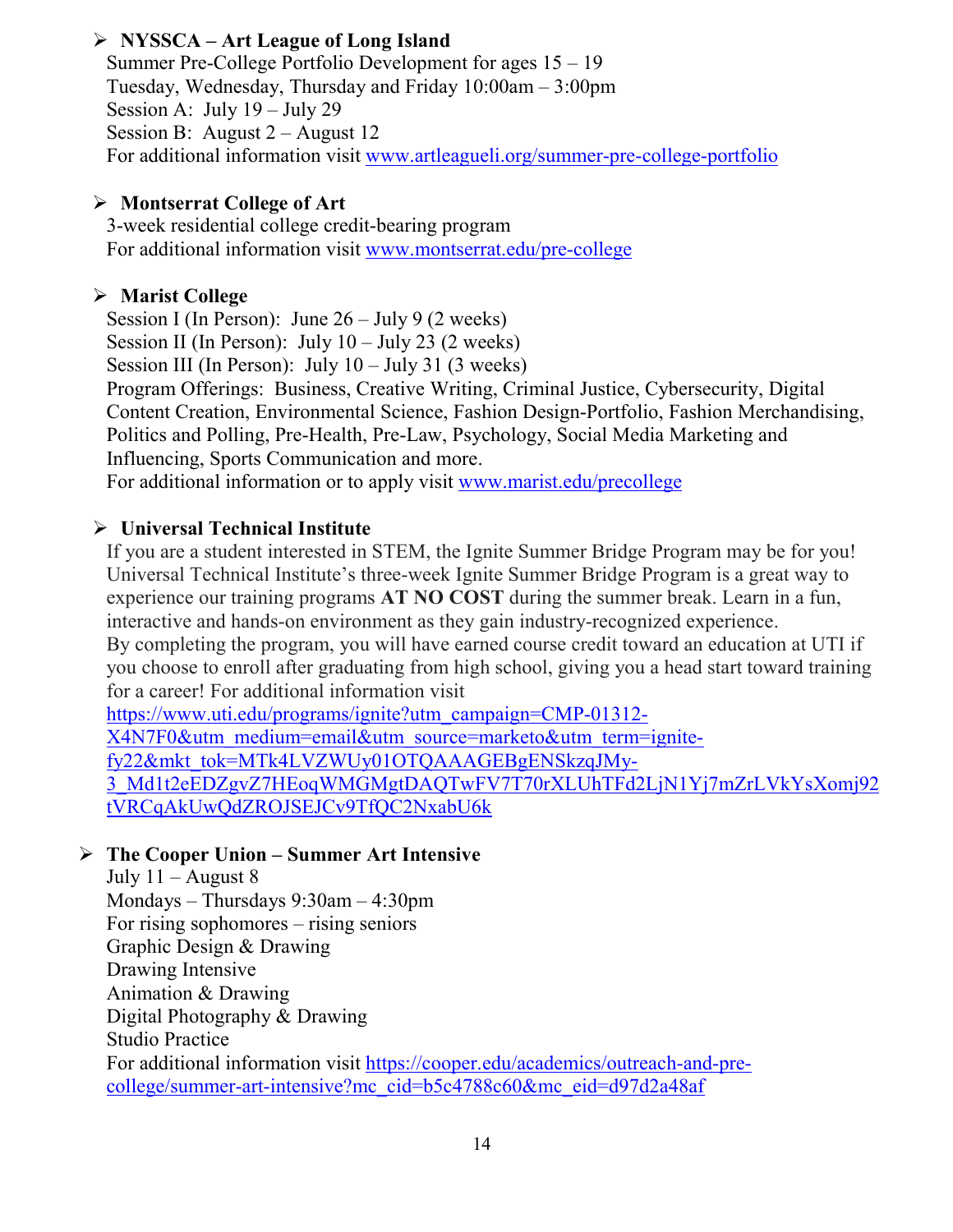

# *La Oficina de Universidad Friday Flyer 29 de Abril de 2022*

#### **Estudiantes de grado 12:**

- Asegúrese de enviar todas las cartas de aceptación de la universidad y becas a la Oficina de la Universidad.
- $\triangleright$  Si desea que sus aceptaciones se publiquen en el tablero de anuncios de I Got In, deberá completar este formulario, <https://forms.gle/JbwMiNtxYA8y8PQN8>
- DEBE enviar su Encuesta para estudiantes de último año a través de Naviance antes del 1 de junio para enviar su expediente académico a la universidad a la que asistirá en el otoño.
- ≻ Si desea participar en el collage de estudiantes de último año, ¡asegúrese de enviarle a la Sra. Walsh una foto suya con ropa universitaria! Si asistirá a un programa de comercio, trabajará el próximo año o se unirá a una rama de las fuerzas armadas, ¡asegúrese de enviarle una foto a la Sra. Walsh también! ¡Celebramos a todos sin importar su camino!
- $\triangleright$  Si no está seguro de sus planes futuros o aún necesita enviar solicitudes para la universidad, ¡haga una cita con la Sra. Walsh lo antes posible!
- Únase al aula de Google de College Office lo antes posible si aún no lo ha hecho. El código de la clase es: **gpnvrjt**. Una vez conectado, encontrará una gran cantidad de material a su disposición, desde guías prácticas, videos útiles y documentos, así como una lista de las próximas visitas a universidades virtuales programadas solo para estudiantes de Huntington High School.
- Como recordatorio, asegúrese de registrarse en la cuenta Remind de la Clase de Orientación de 2022 con el código de clase **@ 8d27kc** para que reciba mensajes importantes del Departamento de Orientación. Además, inicie sesión en su cuenta de Naviance y asegúrese de que la dirección de correo electrónico que aparece sea su correo electrónico personal. ¡Su dirección de correo electrónico de HUFSD no es un correo electrónico activo y sin su dirección de correo electrónico personal no recibirá mensajes importantes de Guidance!

#### **Estudiantes de grado 11**:

 Únase al aula de Google de la Oficina de Universidad lo antes posible si aún no lo ha hecho. El código de la clase es: **jilda7q**. Una vez conectado, encontrará una gran cantidad de material a su disposición, desde guías prácticas, videos útiles y documentos, así como una lista de las próximas visitas a universidades virtuales programadas solo para estudiantes de Huntington High School.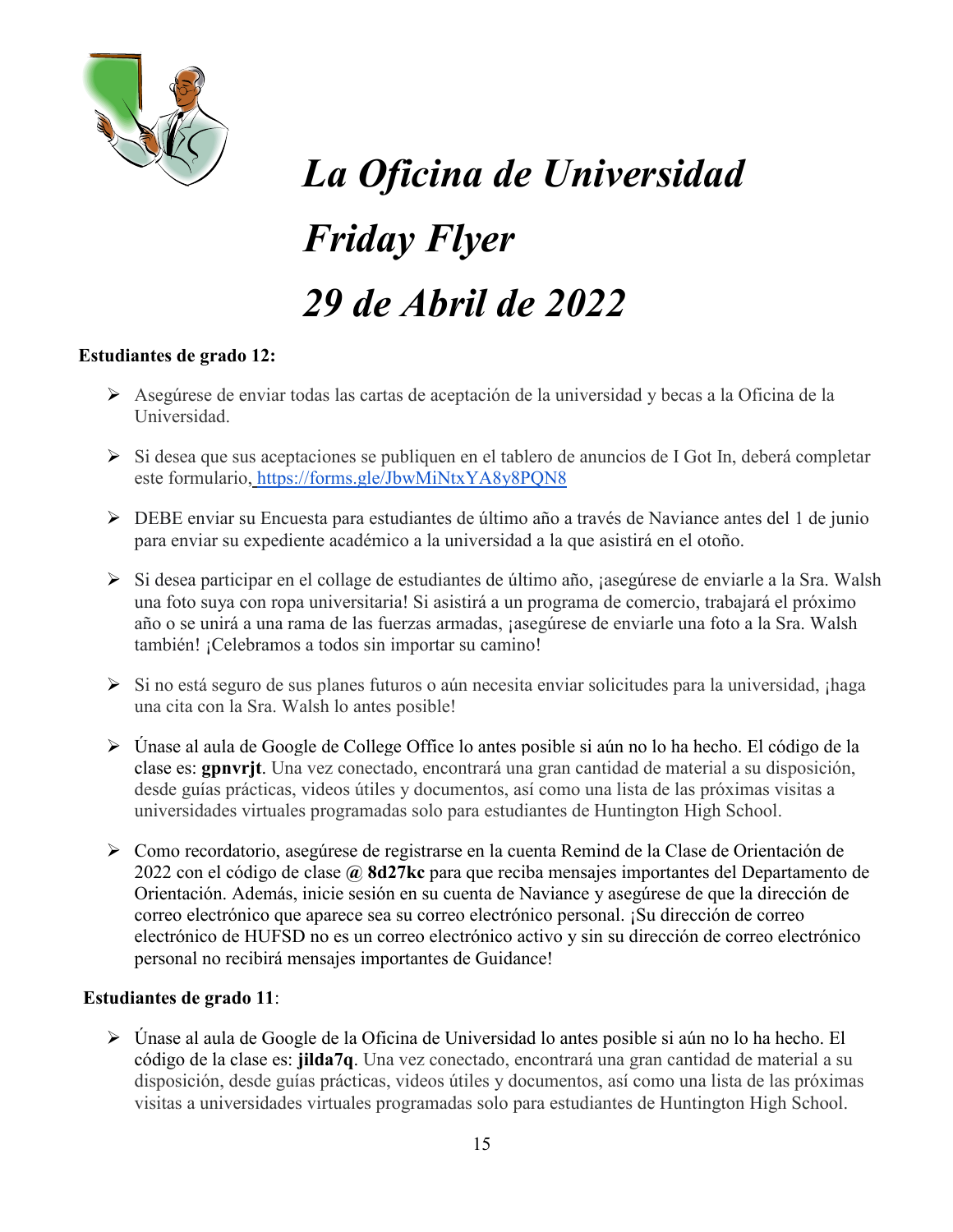Como recordatorio, asegúrese de registrarse en la cuenta Remind de la Clase de Consejería de 2023 con el código de clase **@mrsbrunon** para que reciba mensajes importantes del Departamento de Consejería. Además, inicie sesión en su cuenta de Naviance y asegúrese de que la dirección de correo electrónico que aparece sea su correo electrónico personal. ¡Su dirección de correo electrónico de HUFSD no es un correo electrónico activo y sin su dirección de correo electrónico

# *PRÓXIMAS PRUEBAS ESTANDARIZADAS*

# **Fechas de los exámenes SAT y de las pruebas de materias (fechas límite de inscripción)**

| 4 de junio | inscribirse antes del 5 de mayo (5/25 con el cargo de demora) |  |
|------------|---------------------------------------------------------------|--|
|------------|---------------------------------------------------------------|--|

Para registrarse: [www.collegeboard.org](http://www.collegeboard.org/)

# **Fechas de los exámenes ACT (plazos de inscripción)**

| 11 de junio                              | inscríbase antes del 6 de mayo (5/20 con el cargo por demora)  |
|------------------------------------------|----------------------------------------------------------------|
| 16 de julio                              | inscríbase antes del 17 de junio (6/4 con el cargo por demora) |
| *** No ACT de julio disponible en NY *** |                                                                |
|                                          |                                                                |

Para registrarse: [www.actstudent.org](http://www.actstudent.org/)

# *SESIONES INFORMATIVAS*

# **SUNY Farmingdale State College**

Muchos eventos virtuales disponibles. Para una lista completa y para inforcion adicional visite <https://www.farmingdale.edu/admissions/admissions-events.shtml>

# **Velada informativa sobre la academia de servicio**

Representantes de West Point, Annapolis, Air Force, Coast Guard y Marchant Marine estarán presentes para responder todas las preguntas. Miércoles 4 de mayo 19:00 SUNY Old Westbury Para obtener información adicional, comuníquese con Ed Aulman al 631-923-4104 o [ed.aulman@mail.house.gov](mailto:ed.aulman@mail.house.gov)

# **FIT Día de Descubre – 2022 Edición Virtual**

Sábado, 3/19 – 12 del mediodía Para registrarse visite [https://fitnyc.askadmissions.net/Portal/EI/ViewDetails?gid=623577b951f26e26554d6986c0986](https://fitnyc.askadmissions.net/Portal/EI/ViewDetails?gid=623577b951f26e26554d6986c0986ceae130c3) [ceae130c3](https://fitnyc.askadmissions.net/Portal/EI/ViewDetails?gid=623577b951f26e26554d6986c0986ceae130c3)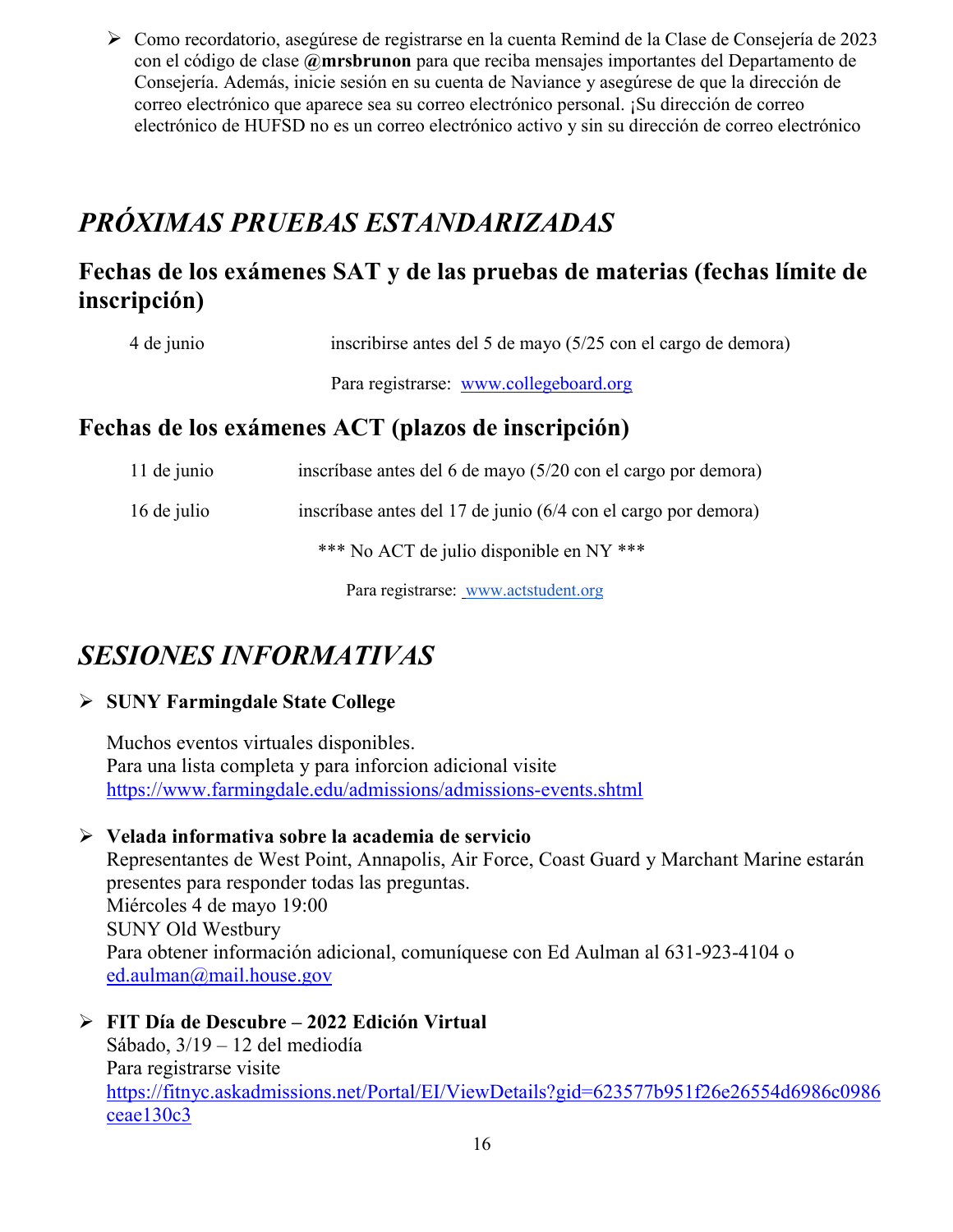# **Sacred Heart University**

Lunes a Viernes hasta el 2 de Mayo, 2022 9:30 am 11:30am 2:00pm (con algunas excepciones) 4:00pm recorridas serán los Miércoles a partir de mediados de Marzo Recorridas durante la semana y sesiones informativas seran disponibles durante selectos Sábados y Domingos Para informacion adicional visite [www.sacredheart.edu/visitplanner](http://www.sacredheart.edu/visitplanner)

#### **SUNY Upstate Virtual Info Sessions**

Terapia de Radiacion, UltraSound, Ciencias de Laboratorio Clinico, Respiratory Therapy, Medical Imaging/Radiology, Virtual RN, Virtual Upstate Native Pre-Admission Workshop, Physical Therapy, 3+3 Doctor of Physical Therapy, Medical School Advisement Session

For dates and additional information visit<https://engage.upstate.edu/portal/virtual-events>

#### **SUNY Farmingdale State College**

Se ofrecen varios eventos virtuales. Para una lista completa y para mas información visite <https://www.farmingdale.edu/admissions/admissions-events.shtml>

#### **University of Massachusetts – Boston**

Dias de vistazo – Casi todos los sábados durante el semestre de otoño y sesiones de información/recorridas del campus durante la semana Para información adicional visite<https://admissions.umb.edu/freshman-students>

#### **Tulane University**

Programas virtuales disponibles Para informacion adicional visite<https://admission.tulane.edu/virtual-visiting>

#### **Universidad de Chicago**

Sesiones informativas virtuales y en persona Visitas virtuales y en persona Sesiones informativas conjuntas con: Universidad de Columbia, Universidad de Texas – Austin, Universidad de Michigan, Universidad de Yale. Para obtener información adicional, visite <https://collegeadmissions.uchicago.edu/visit>

- **Universidad de Wisconsin – Madison (Sesión informativa de Nueva York)** Sábado, 15 de mayo 1:00 – 2:30 Universidad temprana de Bard High School (campus de Manhattan) 525 este de la calle Houston Nueva York, NY Regístrese en [www.apps.admissions.wisc.edu/visitbucky/event\\_view.php?eid=17055](http://www.apps.admissions.wisc.edu/visitbucky/event_view.php?eid=17055)
- **Tulane University at Nassau County Museum of Art**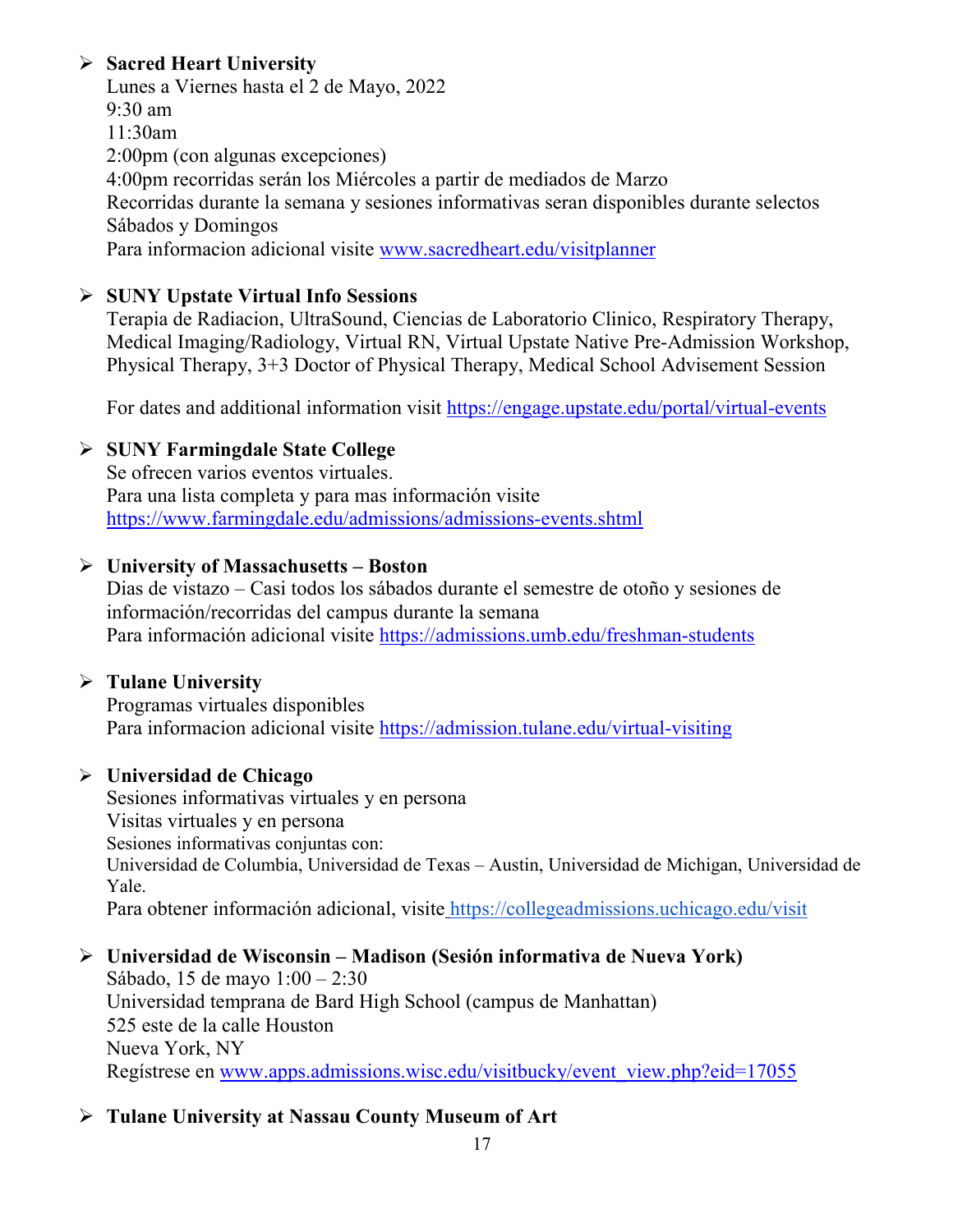Hay muchos programas disponibles. Para información adicional visite <https://admission.tulane.edu/virtual-visiting>

# *Casas Abiertas*

 **The Cooper Union** Irwin S. Chanin Escuela de Arquitectura Escuela de Arte Albert Nerken Escuela de Ingeniería Ofertas de varias fechas y programas. Para información adicional visite [www.connect.cooper.edu/portal/cooper-events](http://www.connect.cooper.edu/portal/cooper-events)

# **Niagara University**

Hay muchas casas abiertas y varios programas disponibles en persona o en línea. Para una lista completa visite [https://apply.niagara.edu/portal/admission](https://apply.niagara.edu/portal/admission-events?utm_source=slate&utm_medium=email&utm_campaign=usnews_hs_email)[events?utm\\_source=slate&utm\\_medium=email&utm\\_campaign=usnews\\_hs\\_email](https://apply.niagara.edu/portal/admission-events?utm_source=slate&utm_medium=email&utm_campaign=usnews_hs_email)

# **Universidad de Maryland**

Día de Maryland Sábado, 30 de abril 10:00 am – 4:00 pm Para obtener información adicional, visite www.marylandday.umd.edu

# **Roger Williams University – Noche de Primer Vuelo a la Universidad – En línea**

Talleres para los estudiantes de primera generación a la Universidad será llevado a cabo mensualmente a las 6:30pm Para información adicional visite [https://connect.rwu.edu/portal/first\\_in\\_family?pid=8FzCMxIJjgs2V2gF\\_94b2BOsPQevyYezsa](https://connect.rwu.edu/portal/first_in_family?pid=8FzCMxIJjgs2V2gF_94b2BOsPQevyYezsatZy0oYaxrOd7cG3NNvSSzyxA9gXdoYJN6B95EuEVDdnm0mBMSk5Q) [tZy0oYaxrOd7cG3NNvSSzyxA9gXdoYJN6B95EuEVDdnm0mBMSk5Q](https://connect.rwu.edu/portal/first_in_family?pid=8FzCMxIJjgs2V2gF_94b2BOsPQevyYezsatZy0oYaxrOd7cG3NNvSSzyxA9gXdoYJN6B95EuEVDdnm0mBMSk5Q)

#### **Smith College Sesiones Informativas Virtuales via Zoom** Cada Segundo Martes del Mes 6:00pm – 7:00pm Para inscribirse visite<https://apply.smith.edu/register/PrecollegeConnection>

# **Colegio Daemen**

Sábado, 30 de abril 9:00 am – 1:00 pm Para obtener información adicional y registrarse, visite [www.daemen.edu/openhouse](http://www.daemen.edu/openhouse) o envíe un mensaje de texto al 716-271-0454

# **Instituto Técnico Universal**

4 de mayo (Día Nacional del Comercio Calificado) Casa abierta Para obtener más información y registrarse, visite [https://info.uti.edu/National-Open-House-](https://info.uti.edu/National-Open-House-2022.html?utm_campaign=CMP-01312-X4N7F0&utm_medium=email&utm_source=marketo&utm_term=fy22-NOH-counselor)[2022.html?utm\\_campaign=CMP-01312-](https://info.uti.edu/National-Open-House-2022.html?utm_campaign=CMP-01312-X4N7F0&utm_medium=email&utm_source=marketo&utm_term=fy22-NOH-counselor) [X4N7F0&utm\\_medium=email&utm\\_source=marketo&utm\\_term=fy22-NOH-counselor](https://info.uti.edu/National-Open-House-2022.html?utm_campaign=CMP-01312-X4N7F0&utm_medium=email&utm_source=marketo&utm_term=fy22-NOH-counselor)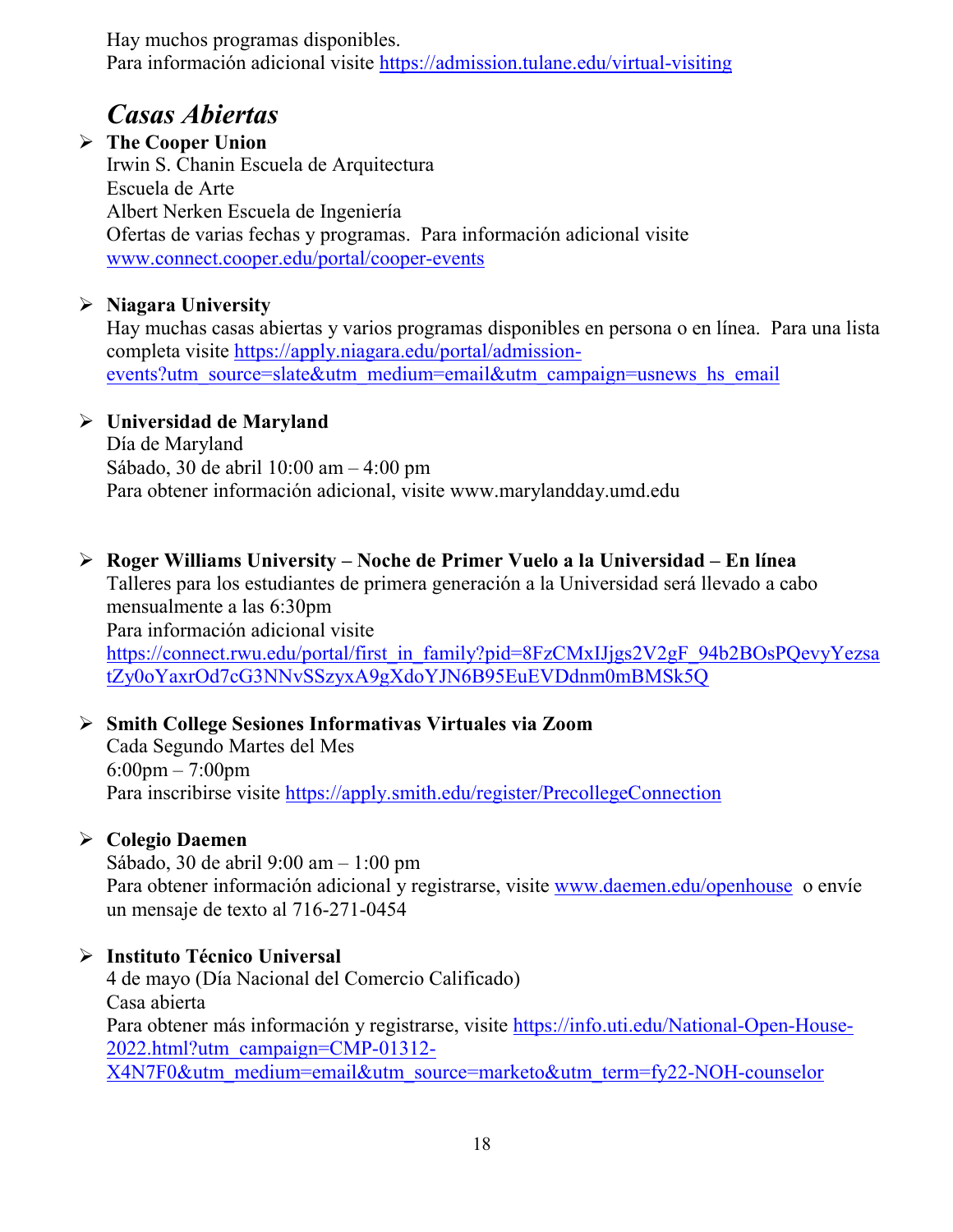# *EXCURSIONES VIRTUALES AL CAMPUS UNIVERSITARIO*

- $\triangleright$  Muchas universidades se han registrado en los siguientes sitios web para ofrecer a los estudiantes y sus familias recorridos virtuales por el campus. ¡Asegúrate de echarles un vistazo!
	- o [www.campustours.com](http://www.campustours.com/)
	- o [www.youvisit.com](http://www.youvisit.com/)
	- o [www.ecampustours.com](http://www.ecampustours.com/)

# *FERIAS UNIVERSITARIAS / PROGRAMAS ESPECIALES*

 **Seminario web de la NCAA: comprensión de los requisitos de elegibilidad inicial Seminario web**

Para estudiantes atletas universitarios Domingo, 1 de mayo a las 5:00pm Regístrate en<https://mc97gsxn49y6wmpf4p2n764zq7z1.pub.sfmc-content.com/i3eg5kcgn2u>

 **The Princeton Review Tutoría y Preparación para los exámenes de SAT and ACT y AP**  Los exámenes de SAT and ACT están a la vuelta de la esquina. No se pierda esta oportunidad para inscribirse a los cursos de preparación virtuales por medio de nuestra relación con The Princeton Review.

 \*Para el horario complete de cursos, visite [www.princetonreview.com/huntingtonhs](http://www.princetonreview.com/huntingtonhs) o llame (800) 2REVIEW.

Los estudiantes de Huntington High School recibirán un 30% de descuento para TODOS los cursos, incluyendo los cursos de AP, SAT and ACT.

# **Feria del Ano de Pausa a la Universidad EE.UU.**

Conéctese con proveedores del programa, consejeros, graduados, y representantes de admisión de Universidad en modo virtual y en persona para aprender todo que necesita saber acerca del ano de pausa a la universidad, incluyendo becas.

Verifique el enlace para información adicional, [https://www.gooverseas.com/gap-year/usa](https://www.gooverseas.com/gap-year/usa-fairs/schedule)[fairs/schedule](https://www.gooverseas.com/gap-year/usa-fairs/schedule)

Eventos serán programados desde el 11 de enero al 1 de febrero.

# **Beca Rea Jacobs para Danza 2022**

Historial de solicitud - 2 de mayo de 2022

La Beca Rea Jacobs para Danza es una beca competitiva para graduados de grado 12 de escuelas en Nassau y Suffolk que están cursando un título universitario de cuatro años con danza grande o pequeña. La beca está financiada por el Long Island Dance Consortium y la familia Jacobs. Se otorgará un premio de \$ 1000 en 2022.

\* Se invitará al ganador a unirse a los miembros de Long Island Dance Umbrella Celebration of Dance en la Exposición de Arte de Verano de Heckscher Park en 2022. <https://form.jotform.com/213263812584153>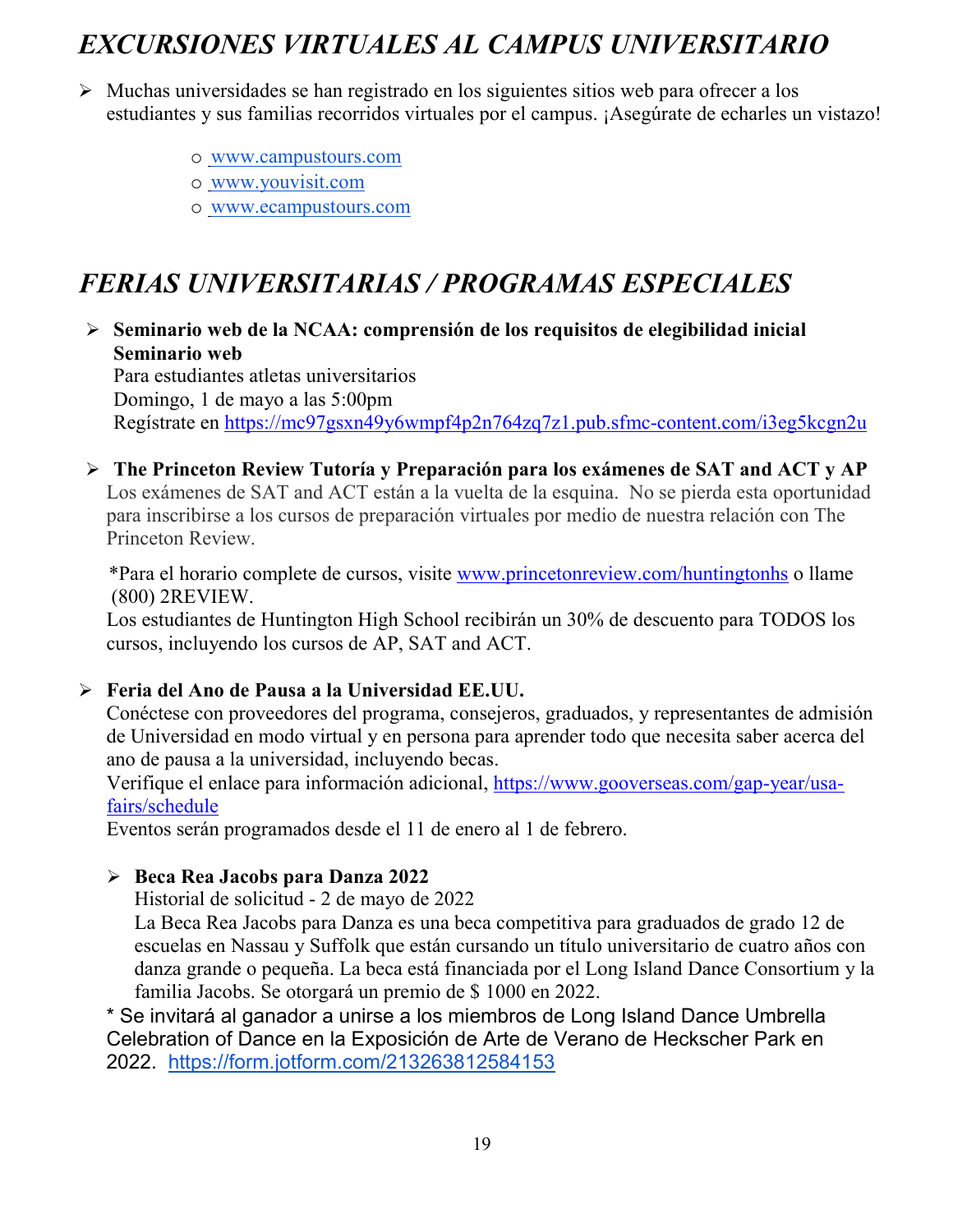#### **Beca Sandi Bloomberg para Danza 2022**

Fecha de solicitud - 2 de mayo de 2022

La Beca Sandi Bloomberg para Danza es una beca competitiva para estudiantes del último año de Suffolk & Nassau High School que están considerando continuar su educación en danza, pero no necesariamente en un programa acreditado. Se otorgará un premio de \$ 1,000 en 2022. Esta beca está financiada por Sandi Bloomberg. \* Se invitará al ganador a presentarse con compañías miembro del Long Island Dance Consortium en la "Celebración de la danza" en el Summer Arts Festival en Heckscher Park en 2022. Descargue los detalles de la beca y el formulario de respaldo y para postularse visite **[https: / /form.jotform.com/213263919041149](https://form.jotform.com/213263919041149)**

# **Preparacion para los examenes de SAT/ACT por Project Excel**

Localizado en: TriCYA, 809 New York Avenue, Huntington Lunes comenzando 7 de Marzo a 28: 5:30pm – 6:30pm Venga, todos los útiles se proveerán gratis a los que participen Matriculese aqui:<https://forms.gle/pCXpxgxcQyY3BLIU6>o llame 631-271-5499 para informacion adicional.

# **Feria Universitaria SUNY en el Colegio Comunitario del Condado de Suffolk**

Domingo 1 de mayo 12:30h, 14:00h y 16:00h Campus Michael J. Grant - Brentwood Para registrarse, visite engagement.suny.edu/portal/sunycollegefairs

- **Boston University**Cinco programas preuniversitarios: brindan experiencias de vida universitaria rigurosas y colaborativas que permitirán a los estudiantes obtener un fuerte sentido de su potencial personal y académico.\* Honores de la escuela secundaria - (programa de 6 semanas)
	- \* Pasantía / Práctica RISE (programa de 6 semanas)
	- \* Inmersión académica (AIM) (programa de 3 semanas)
	- \* Desafío de verano (programa de 2 semanas)
	- \* Vista previa de verano (Programa de 1 semana)

Para obtener información adicional, visite [www.bu.edu/summer/highschool](http://www.bu.edu/summer/highschool)

# **Pennsylvania College of Technology**

19 de Marzo 3 y 22 de Abril Para información adicional visite [www.pct.edu/openhouse](http://www.pct.edu/openhouse)

# **Clases de Method Learning Advantage, Preparacion para ACT and SAT**

Sunday, 2/20 through May 12 Various course times with 18-hour option also For a complete schedule and for additional information visit <https://www.methodlearning.com/class/online/act-sat-prep/advantage-classes/18-hour-classes/>

# **Niagara University**

Hay muchas fechas de casas abiertas y varios programas disponibles en persona y en línea. Para una lista completa visite:<https://www.niagara.edu/openhouse>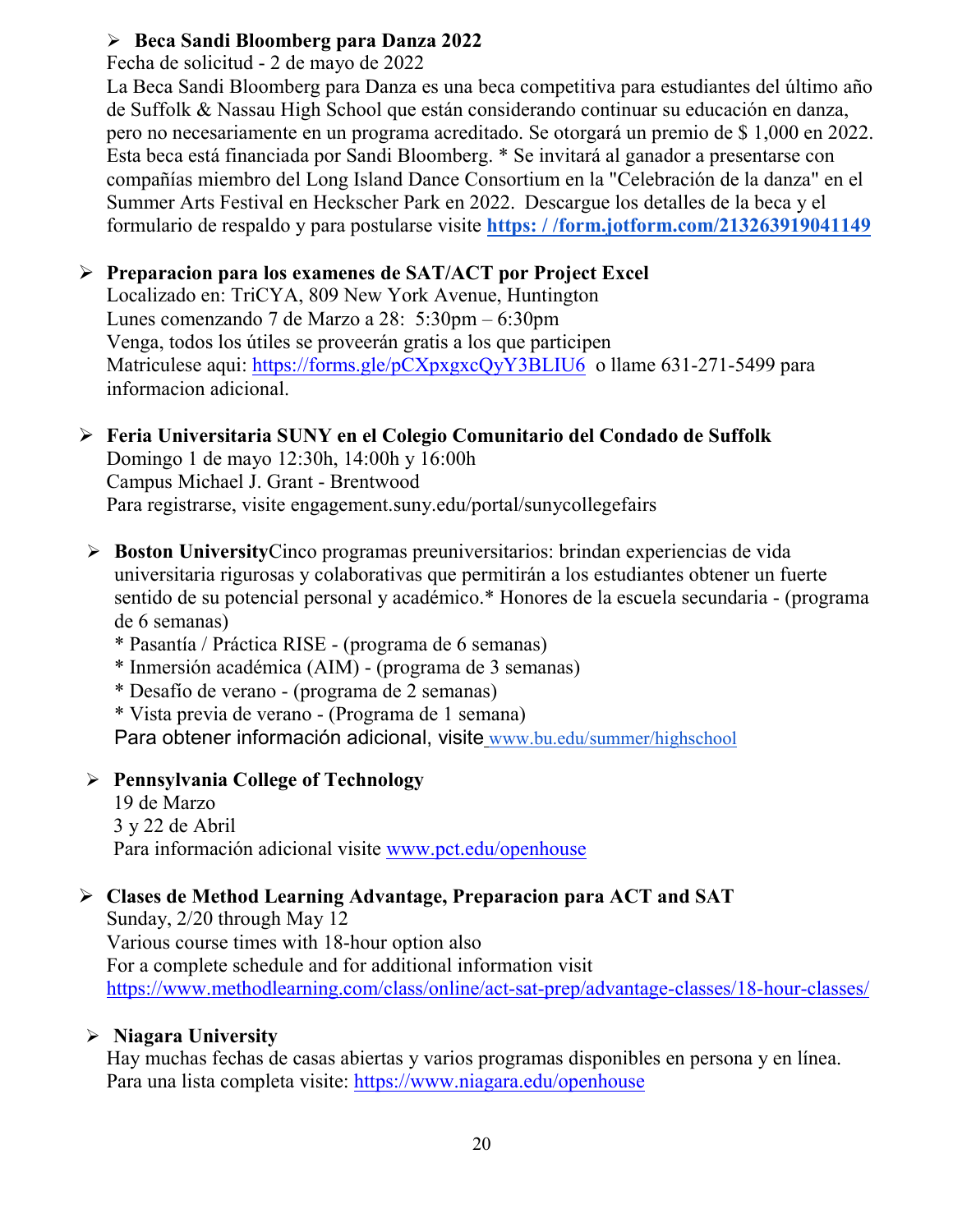#### **Plymouth State University** Sabado 12 de Febrero Para información adicional visite [www.Plymouth.edu/visit](http://www.plymouth.edu/visit)

### *Air Force Reserve Officer Training Corps – Dia de Simulacro 2022*

*Día del Presidente, 21 de febrero*

*Para obtener información adicional, comuníquese con det536af@clarkson.edu o bdavis@clarkson.edu*

#### **Feria Universitaria de la Asociación de Consejeros Escolares del Condado Suffolk (Oeste)**

Martes, 26 de Abril 6:30pm – 8:30pm Radisson Hotel Hauppauge Muchas Universidades y colegios participaran Para información adicional visite <http://www.wsuffolkcounselors.org/spring2022collegefair.html>

# *¿Qué SUNY eres?*

Los estudiantes y las familias están invitados a unirse al personal del Centro de bienvenida de SUNY en la ciudad de Nueva York para una sesión de información grupal. ¡Tendrá la oportunidad de explorar la Universidad Estatal de Nueva York: los campus, los programas académicos, el proceso de solicitud y admisión, la asistencia financiera, la Beca Excelsior y más!

Varias fechas programadas de abril a junio.

Regístrese a través de*, [https://engage.suny.edu/portal/which\\_suny](https://engage.suny.edu/portal/which_suny)*

# *AYUDAS FINANCIERAS / BECAS*

# *PERFIL CSS (DISPONIBLE 10/1/2021)*

 Si una de sus universidades requiere el perfil CSS, debe completar el perfil en línea a través d[e](http://www.collegeboard.org/) [www.cssprofile.collegeboard.org.](http://www.collegeboard.org/) El perfil ayuda a las universidades a otorgar becas y subvenciones privadas. Solo se puede acceder al perfil en línea.

# *Solicitud gratuita FAFSA de ayuda federal para estudiantes (DISPONIBLE 10/1/2021)*

 La FAFSA es el formulario utilizado por todas las facultades de dos y cuatro años, universidades y escuelas profesionales para la concesión desde [ayuda federal para](http://studentaid.ed.gov/students/publications/student_guide/2010-2011/english/typesofFSA_grants.htm)  [estudianteslas ayudas](http://studentaid.ed.gov/students/publications/student_guide/2010-2011/english/typesofFSA_grants.htm) y la mayoría estatales y universitarias. Los estudiantes deben presentar su solicitud lo antes posible en línea a través de [www.studentaid.gov.](http://www.studentaid.gov/)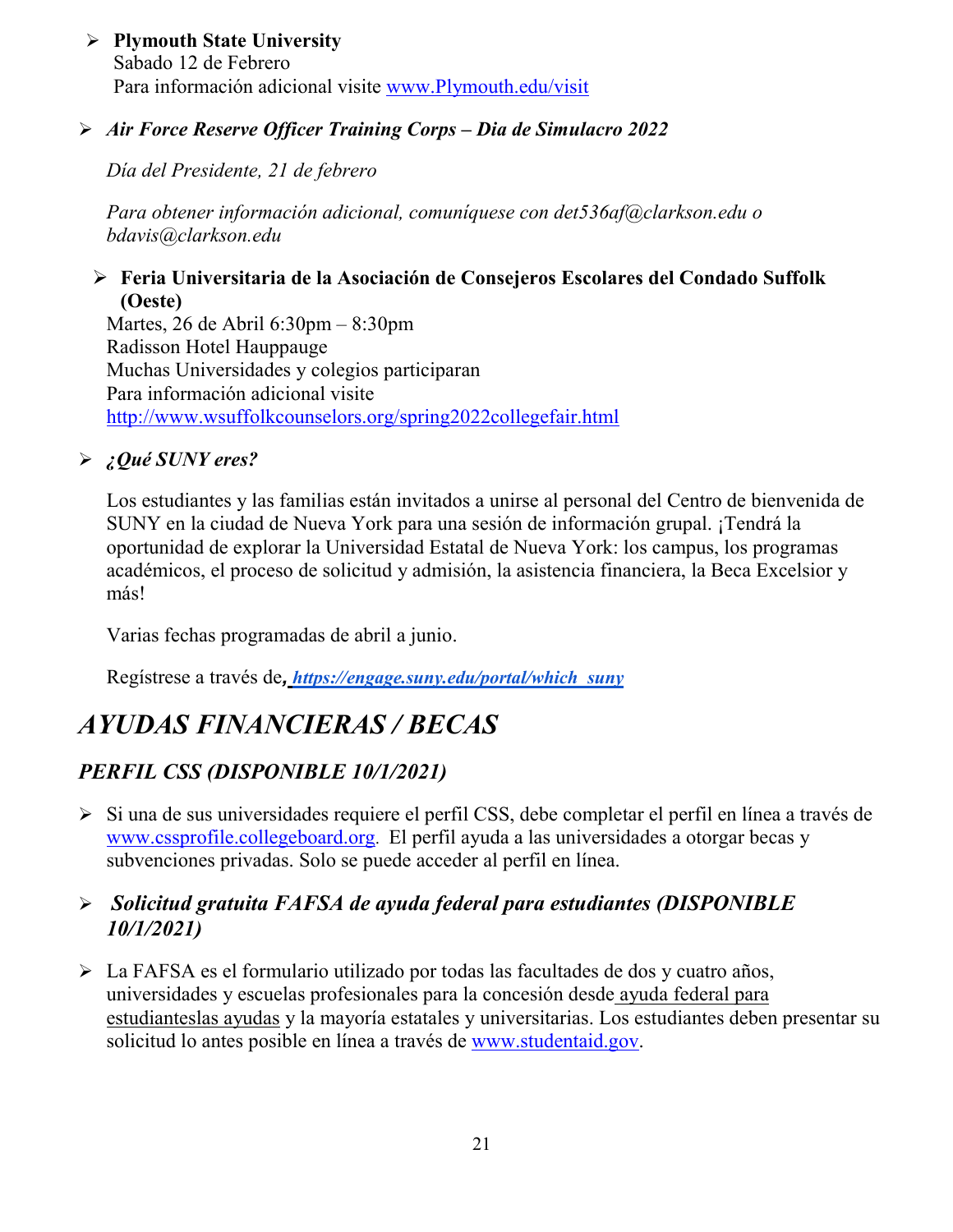¡Regístrese para obtener su **número de identificación de Ayuda Federal para Estudiantes AHORA! Tanto los estudiantes como los padres deben tener una identificación FSA**. Visita [www.studentaid.gov/fsa-id/sign-in/landing](http://www.studentaid.gov/fsa-id/sign-in/landing) para hacerlo.

#### **Miércoles de HESC del estado de Nueva York para completar las solicitudes de FAFSA y TAP**

Obtenga asistencia personalizada de los profesionales de ayuda financiera de HESC que pueden responder sus preguntas o ayudarlo a completar sus solicitudes FAFSA y TAP. Reúna los documentos necesarios y acérquese para recibir ayuda. No se requiere registro previo. 9, 16, 23, 30 de marzo 3:00pm – 6:00pmPara información adicional visite <https://startheregetthere.ny.gov/dropin>

#### **MALDEF Scholarship Resource Guide 2021-2022**

El Guía de Recursos de Becas MALDEF es un recurso gratuito e informativo para estudiantes, padres, y educadores con una lista extensiva de becas, inclusive muchos que no requieren status inmigratorio. Para aprender mas visite <https://www.maldef.org/resources/scholarship-resources/>

#### **Talleres HESC del estado de Nueva York "Lo que los jóvenes deben saber sobre cómo prepararse para la universidad y solicitar ayuda financiera"**

Únase a nosotros para obtener información clave sobre ayuda financiera para jóvenes y lo que necesitan saber para el próximo otoño; incluyendo información sobre becas federales, estatales, institucionales y privadas. También aprenderá cómo solicitar ayuda, plazos y más.

3/24 – 7pm-8pm (Versión en Español)

3/29 – 6pm-7pm

Para información adicional visite [https://startheregetthere.ny.gov/what-juniors-need-know-about](https://startheregetthere.ny.gov/what-juniors-need-know-about-preparing-college-and-applying-financial-aid)[preparing-college-and-applying-financial-aid](https://startheregetthere.ny.gov/what-juniors-need-know-about-preparing-college-and-applying-financial-aid)

#### **Scholarships.com**

Regístrese hoy en [www.scholarships.com](http://www.scholarships.com/) para recibir **GRATUITA sobre** información becas

# **Fastweb.com**

Regístrese hoy en [www.fastweb.com](http://www.fastweb.com/) para recibir **GRATUITA sobre** información becas.

#### **Mis dólares universitarios**

Regístrese hoy en [www.mycollegedollars.com](http://www.mycollegedollars.com/) para recibir **GRATUITA sobre** información becas.

#### **Becas**

Visite los sitios web a continuación para conocer las oportunidades de becas:

[www.connections101.com](http://www.connections101.com/)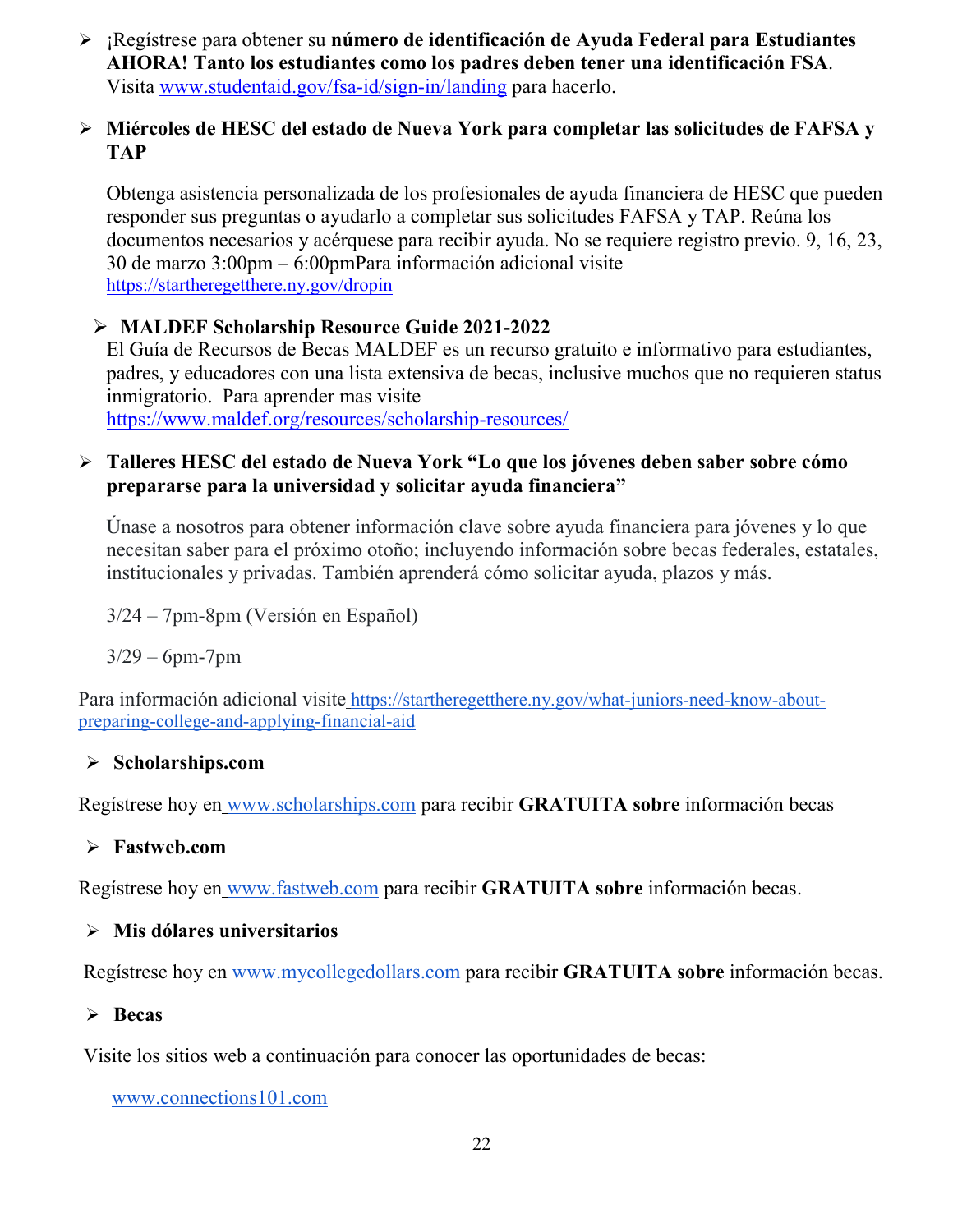[www.scholarships4students.com](http://www.scholarships4students.com/)

[www.fastweb.com](http://www.fastweb.com/)

[www.scholarshipexperts.com](http://www.scholarshipexperts.com/)

[www.scholarships.com](http://www.scholarships.com/)

[www.finaid.org](http://www.finaid.org/)

# **SUNY Sesiones Informativas de Ayuda Financiera**

Se invita a los futuros estudiantes y familias a unirse a SUNY para un taller en línea que brindará información detallada sobre la solicitud de ayuda financiera y el proceso de concesión. Los consejeros de ayuda financiera revisarán el costo de asistencia y explorarán los tipos de ayuda financiera disponibles, incluida la Beca Excelsior. Durante la sesión, podrá enviar sus preguntas a través del chat en vivo. Se [llevarán a cabo varios talleres durante la primavera, de](https://engage.suny.edu/portal/financial_aid_sessions_virtual)  enero a mayo. Regístrese a través de,

[https://engage.suny.edu/portal/financial\\_aid\\_sessions\\_virtual](https://engage.suny.edu/portal/financial_aid_sessions_virtual)

# **SUNY EOP Taller de Llenar la Solicitud**

Talleres Virtuales:

• Martes, 22 de Marzo, 6pm <https://engage.suny.edu/register/?id=251f06b6-17be-4f22-8ea0-b4b59f1c0e25>

# **Premios NYS Regents para hijos de veteranos fallecidos y discapacitados**

Proporciona \$ 450 por año a los estudiantes cuyos padres sirvieron en las Fuerzas Armadas de los EE. UU. Durante períodos específicos de guerra o emergencia nacional y, como resultado del servicio, murieron, sufrieron un 40% o más discapacidad, fue clasificado como desaparecido en acción o fue prisionero de guerra. El veterano debe ser residente del estado de Nueva York o haber sido residente del estado de Nueva York en el momento de la muerte o ser clasificado como desaparecido en acción. Para obtener información adicional, visit[e](https://www.hesc.ny.gov/pay-for-college/military-corner.html) <https://www.hesc.ny.gov/pay-for-college/military-corner.html>

# **Incentivo y Tributo de Reconocimiento Mejorado Militar (MERIT) del Estado de Nueva York**

Beca de Incentivo y Tributo de Reconocimiento Mejorado Militar (MERIT) proporciona ayuda financiera a los hijos, cónyuges y dependientes financieros de miembros de las Fuerzas Armadas de los Estados Unidos o milicias organizadas por el estado que, en cualquier momento en o después del 2 de agosto de 1990, mientras eran residentes del estado de Nueva York, murieron o quedaron grave y permanentemente discapacitados mientras realizaban sus deberes militares, ya sea en combate o no. Para obtener información adicional, visit[e](https://www.hesc.ny.gov/pay-for-college/military-corner.html) <https://www.hesc.ny.gov/pay-for-college/military-corner.html>

# **Programa de incentivos STEM del estado de Nueva York**

Proporciona una beca de matrícula completa de SUNY o CUNY para el 10 por ciento de los mejores estudiantes de la escuela secundaria del estado de Nueva York si persiguen un título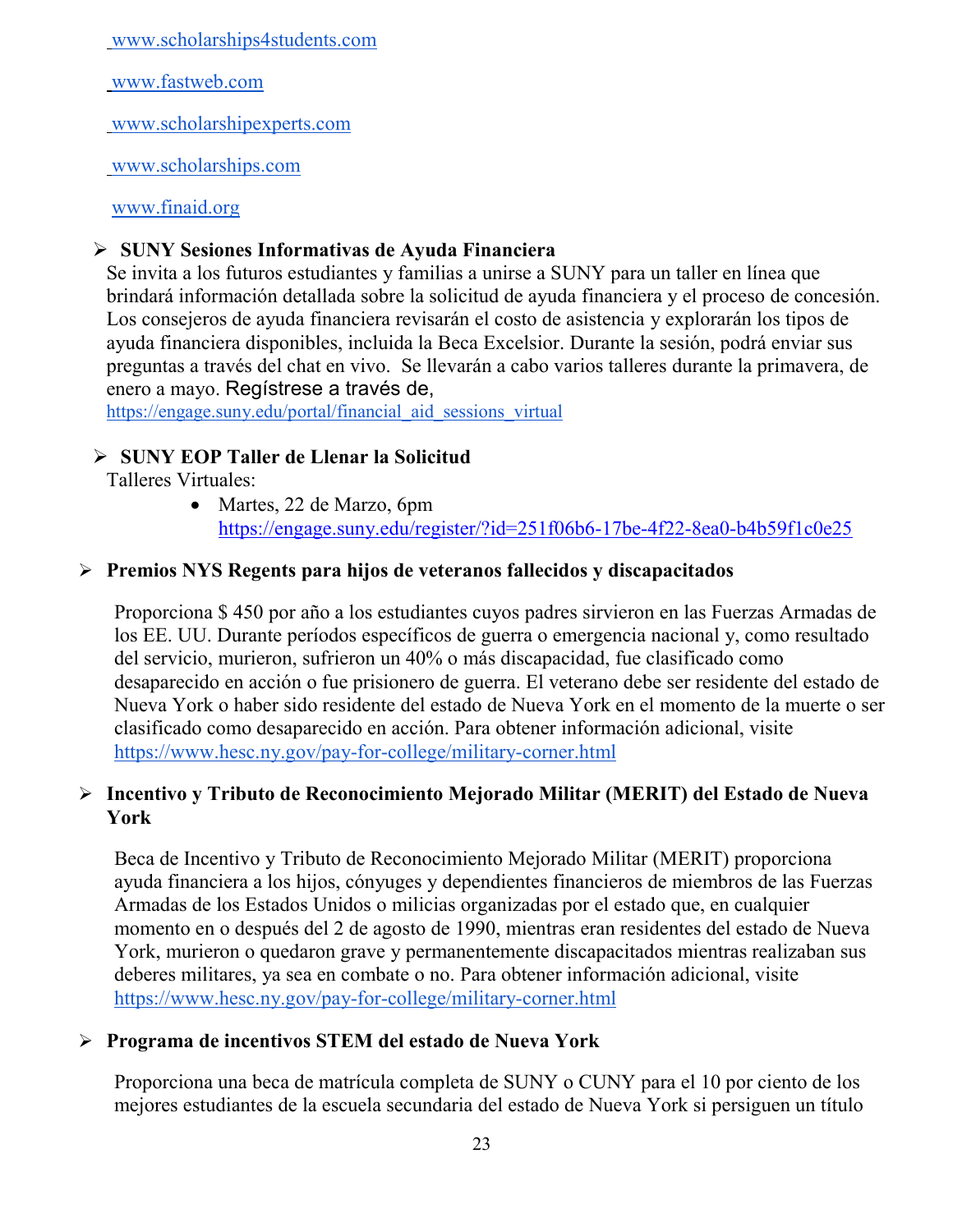de STEM y trabajan en un campo de STEM en el estado de Nueva York durante 5 años. Para obtener información adicional, visite [www.hesc.ny.gov](http://www.hesc.ny.gov/)

#### **Ayuda para la educación de maestros del estado de Nueva York para la educación universitaria y superior (TEACH) Subvención**

Subvenciones de hasta \$ 4,000.00 por año para estudiantes a cambio de servicios en escuelas primarias o secundarias públicas o privadas que atienden a estudiantes de familias de bajos ingresos.

Para más información visite [www.hesc.ny.gov](http://www.hesc.ny.gov/) 

#### **Programa de asistencia para la matrícula del estado de Nueva York (TAP)**

Ayuda a los residentes de NY elegibles a pagar la matrícula en las escuelas aprobadas del estado de Nueva York. Los premios anuales de TAP pueden ser de hasta \$ 5,665.00. Debido a que TAP es una subvención, no tiene que reembolsarse. Para obtener información adicional, visite [www.hesc.ny.gov/tap](http://www.hesc.ny.gov/tap)

#### **Beca NYS Excelsior**

El programa cubre la matrícula para los estudiantes elegibles de SUNY y CUNY cuyas familias ganan \$ 125,000. Para obtener información adicional, visit[e](http://www.hesc.ny.gov/) [www.hesc.ny.gov/](http://www.hesc.ny.gov/)excelsior

#### **NYS Dream Act**

El senador Jose Peralta NYS DREAM Act (DREAM Act) permite que los estudiantes indocumentados y otros estudiantes elegibles soliciten ayuda financiera del estado de Nueva York. Los estudiantes que cumplan con los requisitos de elegibilidad de la NYS DREAM Act para la asistencia a la escuela secundaria, la finalización de la escuela secundaria, la matrícula estatal de SUNY o CUNY y la ciudadanía o el estado migratorio podrán solicitar uno o más programas de ayuda financiera para estudiantes del estado de Nueva York. Para obtener información adicional, visite [www.hesc.ny.gov/dream](http://www.hesc.ny.gov/dream)

#### **Premio de matrícula mejorada del estado de Nueva York**

Este programa permite a los estudiantes de Nueva York que asisten a universidades privadas sin fines de lucro en Nueva York recibir asistencia financiera para completar su título universitario. El programa proporciona un premio máximo de \$ 6,000, requiere que las universidades privadas participantes proporcionen una matrícula equivalente y congelen la matrícula del estudiante durante la duración del premio, maximizando el beneficio financiero para el estudiante. Para obtener información adicional, visite [www.hesc.ny.gov](http://www.hesc.ny.gov/)

#### **Oportunidades de becas para estudiantes afroamericanos** Para obtener información adicional, visit[e](http://www.scholarshiplibrary.com/index_php?title=Category:African_American&pageuntil=CSF-McCall+Educational+Foundation#mw-pages) [www.scholarshiplibrary.com/index\\_php?title=Category:African\\_American&pageuntil=CSF-](http://www.scholarshiplibrary.com/index_php?title=Category:African_American&pageuntil=CSF-McCall+Educational+Foundation#mw-pages)[McCall+Educational+Foundation#mw-pages](http://www.scholarshiplibrary.com/index_php?title=Category:African_American&pageuntil=CSF-McCall+Educational+Foundation#mw-pages)

#### **Oportunidades de becas del College Board**

Varias oportunidades de becas disponibles. Para obtener información adicional, visite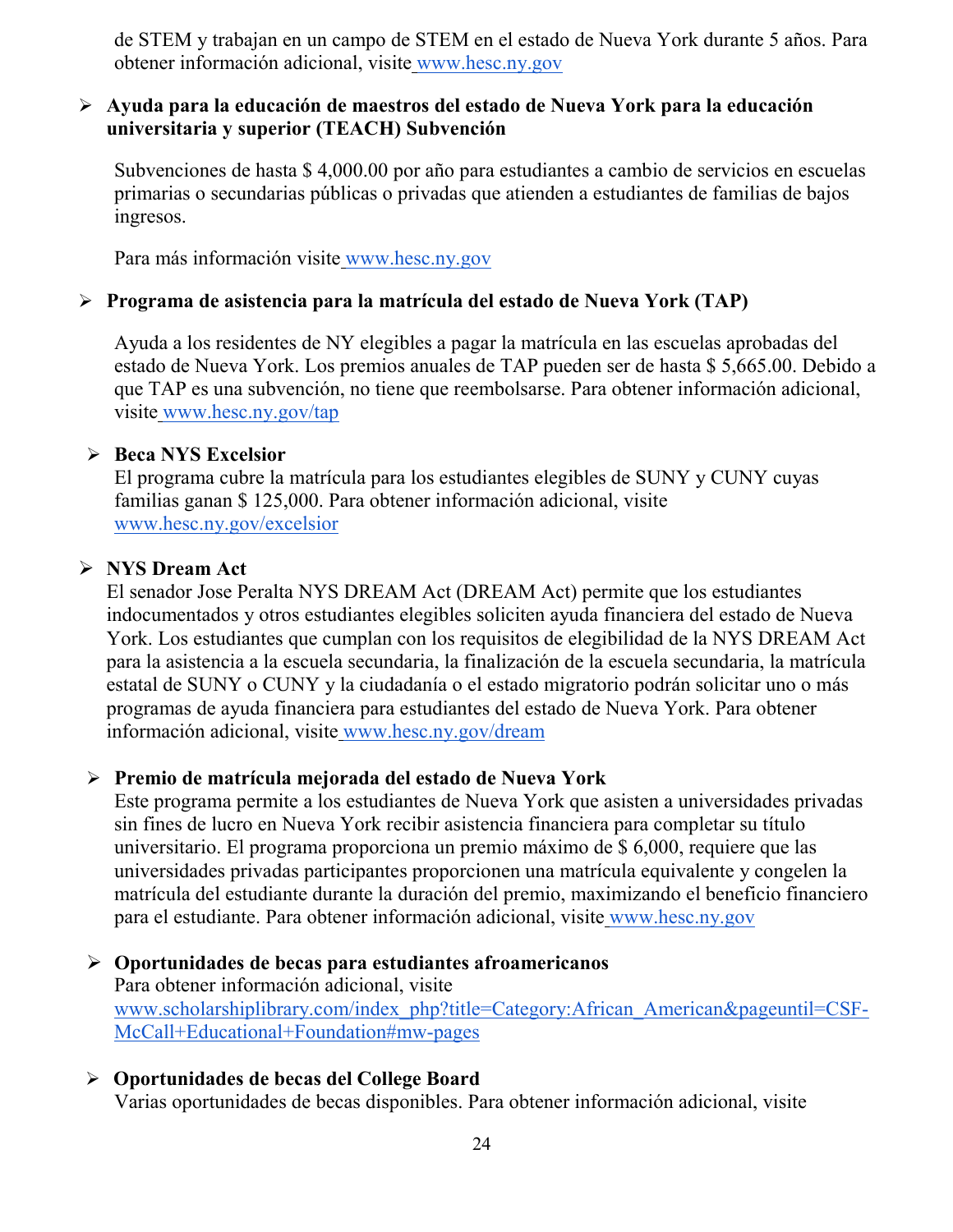# *PROGRAMAS DE VERANO*

# **Mercy College Programa de Honor de Empresas**

Tres sesiones de una semana para elegir

26 de junio al 2 de julio

10 de julio al 16 de julio

24 de julio al 30 de julio

Los estudiantes de grado 12 pueden experimentar la universidad de primera mano durante este programa de verano lleno de acción de una semana. Aprenda sobre liderazgo y carreras empresariales de un cuerpo docente ejecutivo que ha trabajado en las principales empresas globales.

Para obtener información adicional, visite [www.mercy.edu/business/leadership/academy](http://www.mercy.edu/business/leadership/academy)

#### **Landmark College**

Se ofrecen programas en línea o en el campus Para obtener información adicional, visite www.landmark.edu/summer

#### **Smith Programas Pre-universitarios**

Northampton, MA Ciencias e Ingenieria Preparacion a la Universidad Mujer, Genero, y Representacion Futuros Sustenibles Escritura Creativa Fecha de Prioridad 3/1 Para Solicitar visite<https://apply.smith.edu/register/precollege-2022>

#### **University of Chicago**

Emersión, Instituto Pre-Colegial de Verano de Idiomas, Universidad de Verano, UChicago Verano En Línea, Una Semana de Enriquecimiento, Investigación en las Ciencias de Biología (RIBS), Piedras y Huesos Para información adicional visite [www.summer.uchicago.edu](http://www.summer.uchicago.edu/)

# **Boston University's COM Academia de Verano para Estudio de Prensa**

Sesiones de dos semanas 20 de Junio, 4 y 18 de Julio Para información adicional visite [https://combeyond.bu.edu/workshop/summer-journalism](https://combeyond.bu.edu/workshop/summer-journalism-academy-bu/?j=206812&sfmc_sub=6082702&l=205_HTML&u=6330697&mid=514005790&jb=17008)[academy](https://combeyond.bu.edu/workshop/summer-journalism-academy-bu/?j=206812&sfmc_sub=6082702&l=205_HTML&u=6330697&mid=514005790&jb=17008)[bu/?j=206812&sfmc\\_sub=6082702&l=205\\_HTML&u=6330697&mid=514005790&jb=17008](https://combeyond.bu.edu/workshop/summer-journalism-academy-bu/?j=206812&sfmc_sub=6082702&l=205_HTML&u=6330697&mid=514005790&jb=17008)

 **Boston University College of Communication** 5 a 29 de Julio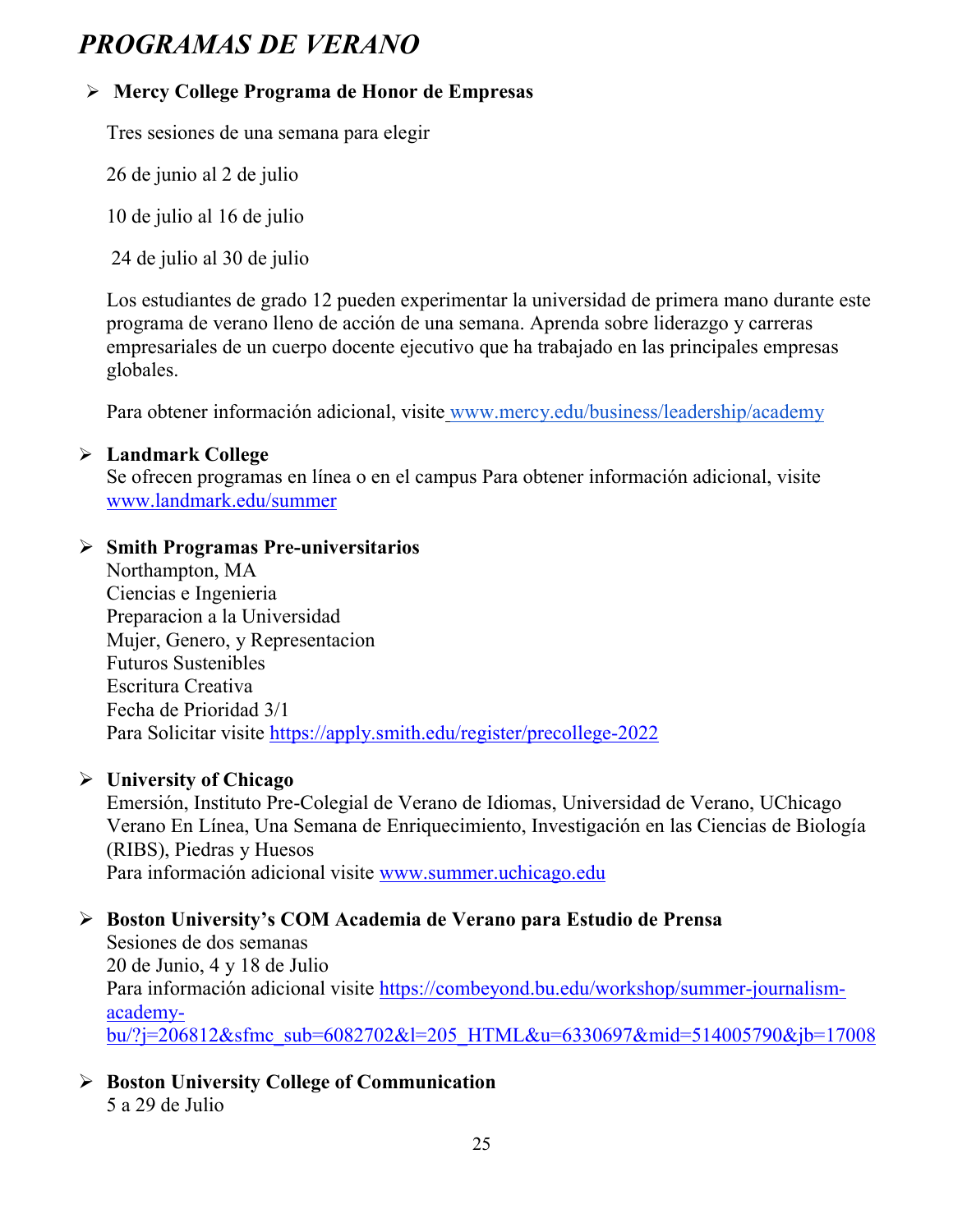Desarrolle destreza de cinematografía y prensa, produciendo videos y películas, efectos visuales, webcasts y mas. Para información adicional visite [www.bu.edu/amp](http://www.bu.edu/amp) Fecha de solicitud es 31 de Marzo

#### **Academia de Producción de Medios de la Universidad de Boston**

5 de julio – 29 de julio Desarrolle habilidades de narración cinematográfica y periodística produciendo películas, videos, efectos visuales, webcasts y más.

Para obtener información adicional, visite [https://combeyond.bu.edu/workshop/academy-of](https://combeyond.bu.edu/workshop/academy-of-media-production/)[media-production/](https://combeyond.bu.edu/workshop/academy-of-media-production/)

#### **Verano En USC**

Los estudiantes tienen la oportunidad única de obtener una vista previa del primer año y experimentar la vida universitaria mientras viven en el campus y obtienen créditos universitarios. Los cursos ofrecidos son:

Arquitectura, Negocios, Ingeniería y Tecnología de la Información, Estudios Globales, Periodismo, Pre-Salud y Ciencias, Pre-Derecho, Artes Escénicas - Conservatorio de Teatro de Verano y Escritura y Pensamiento Crítico

Fechas del programa: 19 de junio - 16 de julio

Visita [www.summer.usc.edu](http://www.summer.usc.edu/) y complete la solicitud en línea. Las solicitudes se revisan de forma continua, el espacio es limitado.

Fecha límite de solicitud para estudiantes nacionales: 6 de mayo de 2022

# **Programa de verano de la Universidad de Cornell**

Obtenga de 3 a 8 créditos y una transcripción de Cornell. Sumérjase en rigurosos cursos universitarios impartidos por los mejores profesores de Cornell. Prepárese para las solicitudes universitarias con asesoramiento de admisión personalizado. Conéctese con un grupo diverso de estudiantes de secundaria de todo el mundo. Elija de cursos universitarios regulares de Cornell en Arte y Arquitectura, Negocios y Hotelería, Ingeniería, Salud y Humanidades, Relaciones Internacionales, Ciencia y Tecnología, Cambio Social, Medicina Veterinaria y más. También puede combinar cursos en el campus y/o en línea para crear su propio programa de seis o nueve semanas. Los cursos se ofrecen entre el 31 de mayo y el 2 de agosto. Para obtener información adicional, visite <https://sce.cornell.edu/precollege>

# **Fordham: programa de verano, Explorando el Espíritu Empresarial**

27 de Junio a 1 de Julio 10:00 a.m. – 4:00 p.m.

Para estudiantes que van a subir a grados 11 y 12

Trabaje con otros estudiantes para crear una empresa por medio de aprendizaje de experiencia

Visite una incubadora empresaria novata en la ciudad de Nueva York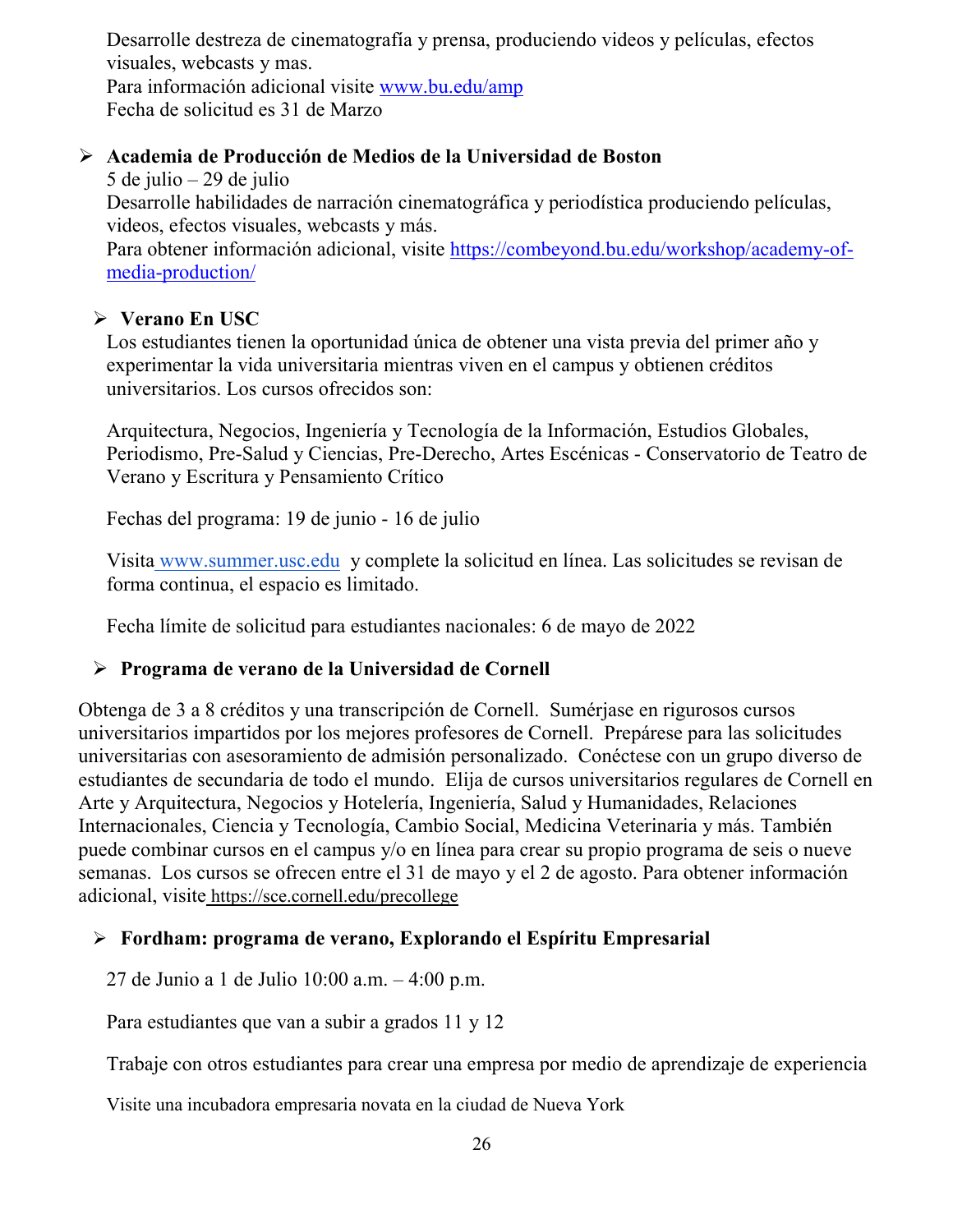Aprenda sobre el ambiente universitario

Obtenga experiencia real y atención personalizada

Descruba si el campo de empresas es adecuado para ti.

Para información adicional visite [www.Fordham.edu/exploringentrepreneurship](http://www.fordham.edu/exploringentrepreneurship)

#### **Duke Pre-College Verano, 2022**

Para estudiantes académicamente motivados en los grados 6-11. Los cursos que se ofrecen son de ingeniería, humanidades, matemáticas, ciencias, ciencias sociales y tecnología. Diferentes fechas de programa disponibles.

Para obtener más información y aplicar, visite <https://learnmore.duke.edu/precollege/all-programs>

#### **Programa de verano de UMass Amherst**

Experimente la vida en un campus universitario

Hay disponibles programas en línea y en persona.

Para información adicional visite <https://www.umass.edu/uww/programs/pre-college/apply-now> o llame al (413) 577-2112.

#### **NYU**

Para estudiantes de secundaria.

Para saber más visita [www.nyu.edu/precollege](http://www.nyu.edu/precollege)

#### **Universidad de Delaware – EDGE**

Toma cursos de verano impartidos por profesores de la UD

Gana hasta siete créditos universitarios transferibles

Vive en una residencia en el hermoso campus de la UD

Prepárate para el proceso de solicitud universitaria

del 10 al 30 de julio

Obtén más información y presenta tu solicitud en [www.udel.edu/borde](http://www.udel.edu/edge)

#### **Northeastern University Acelera los programas**

Boston Programas

del campus regional Programas

virtuales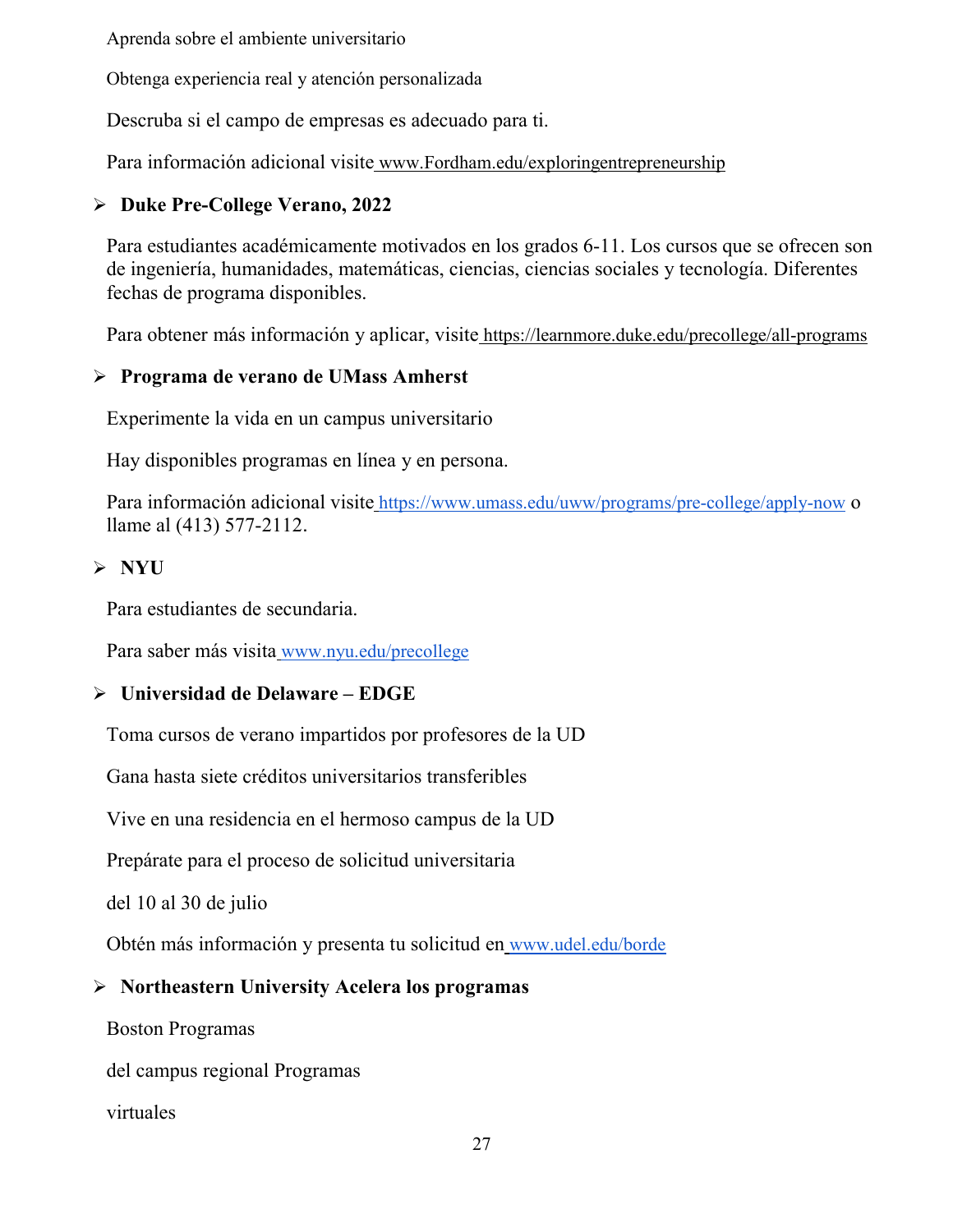Para obtener información adicional, visite <https://precollegeprograms.northeastern.edu/>

#### **Academia Militar de los Estados Unidos West Point – Experiencia de Líder de Verano Los**

cursos que se ofrecen son Ciencias, Matemáticas, Ingeniería, Ciencias Sociales, Idiomas Modernos, Psicología y Atletismo

Para obtener información adicional y para presentar una solicitud, visit[e](https://www.westpoint.edu/admissions/summer-program) <https://www.westpoint.edu/admissions/summer-program>

#### **Universidad de Wisconsin – Madison – Badger Precollege**

Programa de Aprendizaje Acelerado (ALP)

Badger Precollege Online

Badger Summer Scholars

College Ready Badger Precollege

Imaging Self Los

cursos ofrecidos este verano serán Ciencias Forenses, Música, Arte y Tecnología, Lenguaje Humano e Identidad, Ciencia Satelital y Programación para Meteorología.

Para saber más visit[a](https://precollege.wisc.edu/?utm_source=admissions&utm_medium=email&utm_campaign=precollege22&utm_content=admissions-registration-counselor-email-21718&elqTrackId=9cbfaaa948bf4abbbdc87f3c6f21ada3&elq=0ee962ab4ac9480fad809bd8259b8c24&elqaid=23371&elqat=1&elqCampaignId=14684)

[https://precollege.wisc.edu/?utm\\_source=admissions&utm\\_medium=email&utm\\_campaign=precollege](https://precollege.wisc.edu/?utm_source=admissions&utm_medium=email&utm_campaign=precollege22&utm_content=admissions-registration-counselor-email-21718&elqTrackId=9cbfaaa948bf4abbbdc87f3c6f21ada3&elq=0ee962ab4ac9480fad809bd8259b8c24&elqaid=23371&elqat=1&elqCampaignId=14684) [22&utm\\_content=admissions-registration-counselor-email-](https://precollege.wisc.edu/?utm_source=admissions&utm_medium=email&utm_campaign=precollege22&utm_content=admissions-registration-counselor-email-21718&elqTrackId=9cbfaaa948bf4abbbdc87f3c6f21ada3&elq=0ee962ab4ac9480fad809bd8259b8c24&elqaid=23371&elqat=1&elqCampaignId=14684)[21718&elqTrackId=9cbfaaa948bf4abbbdc87f3c6f21ada3&elq=0ee962ab4ac9480fad809bd8259b8c24](https://precollege.wisc.edu/?utm_source=admissions&utm_medium=email&utm_campaign=precollege22&utm_content=admissions-registration-counselor-email-21718&elqTrackId=9cbfaaa948bf4abbbdc87f3c6f21ada3&elq=0ee962ab4ac9480fad809bd8259b8c24&elqaid=23371&elqat=1&elqCampaignId=14684) [&elqaid=23371&elqat=1&elqCampaignId=14684](https://precollege.wisc.edu/?utm_source=admissions&utm_medium=email&utm_campaign=precollege22&utm_content=admissions-registration-counselor-email-21718&elqTrackId=9cbfaaa948bf4abbbdc87f3c6f21ada3&elq=0ee962ab4ac9480fad809bd8259b8c24&elqaid=23371&elqat=1&elqCampaignId=14684)

# **AMDA College of the Performing Arts - Los Ángeles**

#### **de la ciudad de Nueva York**

Conservatorio de verano

Sesión 1: 3 de julio - 16 de julio (NYC y LA)

Sesión 2: 17 de julio - 30 de julio (NYC y LA)

Sesión 3: 31 de julio - 13 de agosto (Nueva York y Los Ángeles)

Para obtener información adicional, visite [www.amda.edu](http://www.amda.edu/) o llame al 800-367-7908

# **Bucknell Academy Summer Experience (BASE)**

26 de junio – 1 de julio fecha límite para la solicitud es el 16 de abril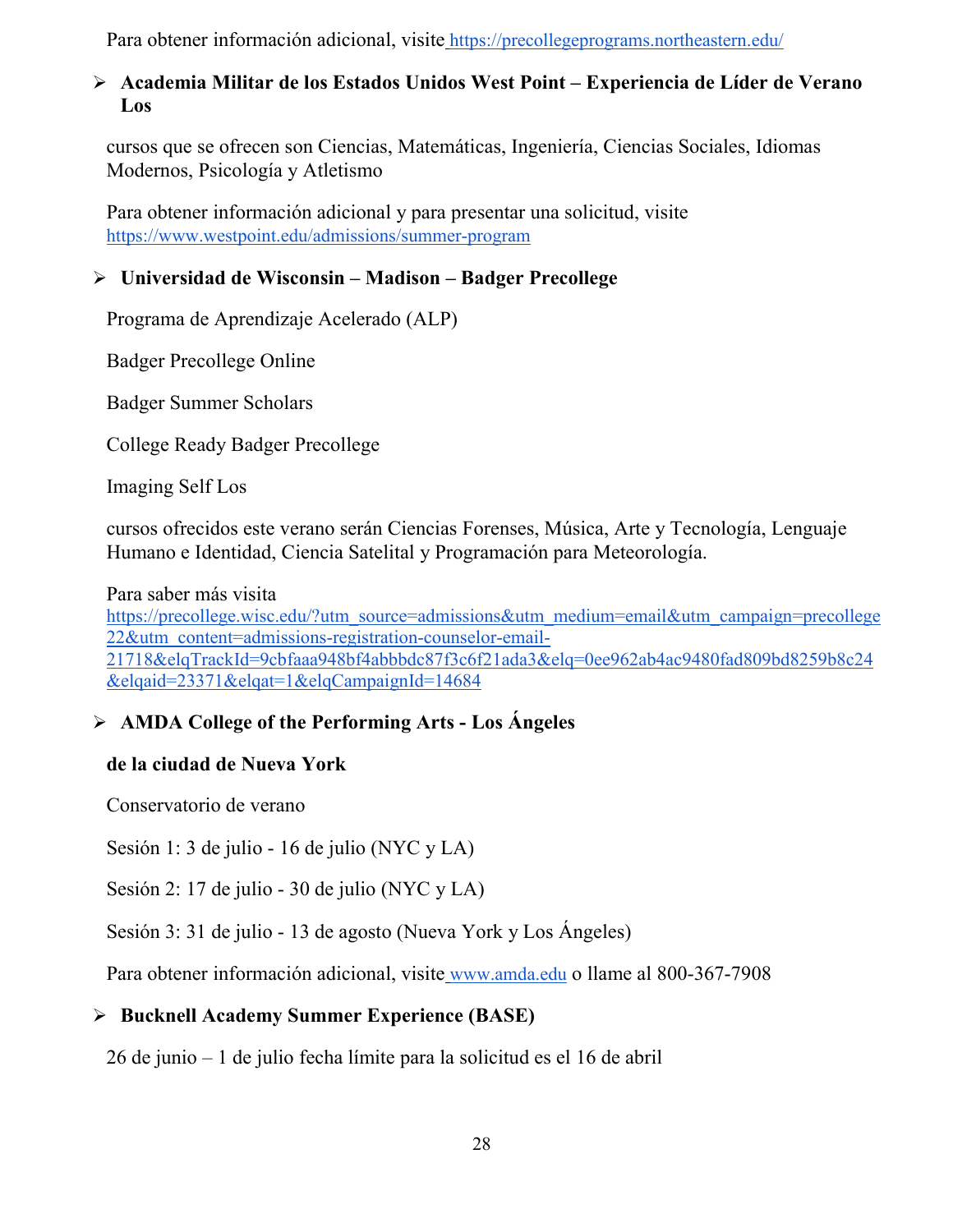Aprenda sobre los problemas mundiales actuales, desarrolle habilidades creativas para resolver problemas, colabore con profesores y compañeros, experimente la educación en artes liberales, explore el campus de Bucknell

Para obtener información adicional, visite [www.bucknell.edu/admisiones](http://www.bucknell.edu/admissions)

#### **Georgetown University – Hoya Summer**

Vive en el histórico campus de la colina de Georgetown, aprende de profesores de renombre en una variedad de materias y disciplinas, colabora con estudiantes de alto rendimiento de todo el mundo, sigue materias que normalmente no están disponibles en las escuelas secundarias como medicina, derecho, datos ciencia y espíritu empresarial, obtenga un Certificado de finalización o créditos universitarios y una transcripción de la Universidad de Georgetown.

Para información adicional visite [https://summer.georgetown.edu/all](https://summer.georgetown.edu/all-programs?mkt_tok=MjYxLURGRC05OTMAAAGC0F47ojSUmERFCT_Cgjt_V4u8nfage9SFrTcaLU5VMGx_jo-nr3qUNPA2mHJ9suLikTEai2U-ROxi550d_bXd-cFVLHznBHvFfqWKJ36edepLVg)[programs?mkt\\_tok=MjYxLURGRC05OTMAAAGC0F47ojSUmERFCT\\_Cgjt\\_V4u8nfage9SFrTcaLU](https://summer.georgetown.edu/all-programs?mkt_tok=MjYxLURGRC05OTMAAAGC0F47ojSUmERFCT_Cgjt_V4u8nfage9SFrTcaLU5VMGx_jo-nr3qUNPA2mHJ9suLikTEai2U-ROxi550d_bXd-cFVLHznBHvFfqWKJ36edepLVg) [5VMGx\\_jo-nr3qUNPA2mHJ9suLikTEai2U-ROxi550d\\_bXd-cFVLHznBHvFfqWKJ36edepLVg](https://summer.georgetown.edu/all-programs?mkt_tok=MjYxLURGRC05OTMAAAGC0F47ojSUmERFCT_Cgjt_V4u8nfage9SFrTcaLU5VMGx_jo-nr3qUNPA2mHJ9suLikTEai2U-ROxi550d_bXd-cFVLHznBHvFfqWKJ36edepLVg)

#### **Universidad de Michigan – Codigo (Curso en Linea)**

22 de Junio – 3 de Agosto

El curso uncluye videos, lecturas, y tareas de codigo. No se necesita conocimiento previo. Usando el programa Python, estudiantes aprenderán como hacer aplicaciones de código como Snapchat, TikTok, Instagram y Siri, y también aprenderán como hacer su propia versiones de lentes de código de Snapchat.

Visite: [www.joyofcoding.eecs.umich.edu](http://www.joyofcoding.eecs.umich.edu/)

#### **Programas Preuniversitarios SCAD**

Varios programas y ubicaciones disponibles.

Publicidad y diseño, Animación, Arquitectura, Negocios de belleza y fragancias, Estudios ecuestres, Moda, Marketing y gestión de moda, Cine y televisión, Diseño gráfico, Ilustración, Diseño industrial, Diseño de interiores, Moción y diseño de media, Artes escénicas, Fotografía, Diseño de producción , Arte secuencial, Estrategia y gestión social, Diseño sonoro, Efectos visuales

Para obtener más información, visite [www.scad.edu/apply](http://www.scad.edu/apply)

#### **Instituto Politécnico de Worcester – LANZAMIENTO Experiencia preuniversitaria**

Este programa está diseñado para los<sup>9.</sup> y<sup>10.</sup> grado. Este programa presencial brinda a los estudiantes la oportunidad de desarrollar habilidades en demanda, relacionarse con estudiantes de ideas afines y sumergirse en una disciplina STEM de su elección en el campus de última generación de WPI

Dos programas presenciales

26 de junio - julio 1 (residencial)

8 al 12 de agosto (diurno)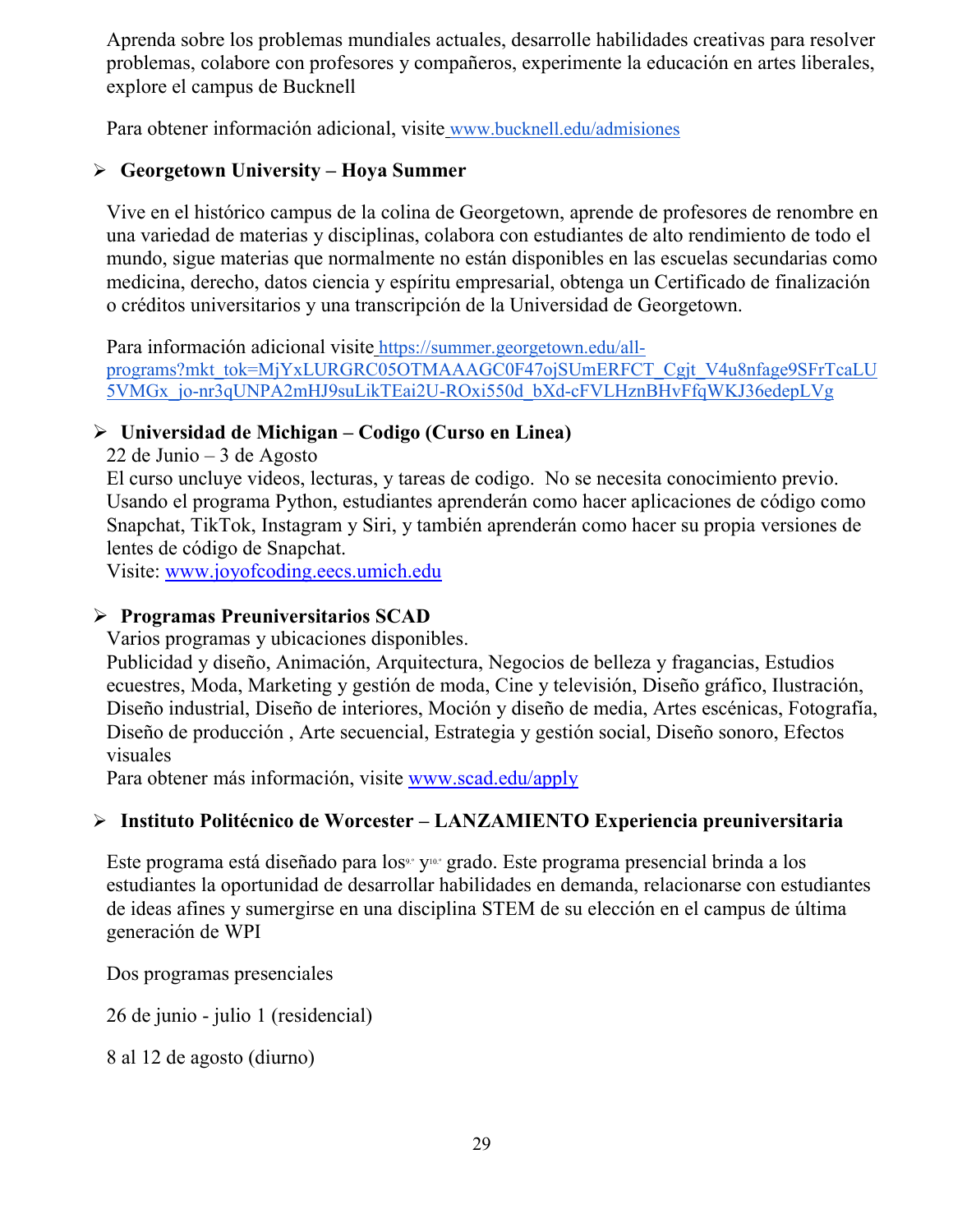Ofertas de programas: ingeniería aeroespacial, biología, química y bioquímica, seguridad cibernética, ingeniería eléctrica e informática, medios interactivos y desarrollo de juegos, ingeniería de fabricación, neurociencia, física, ingeniería robótica, exploración STEM y más .

#### Para información adicional visit[e](https://campscui.active.com/orgs/WorcesterPolytechnicInstitute0?orglink=camps-registration&utm_source=marketing_cloud_email&utm_medium=February_28_2022&utm_campaign=UES_3060663&utm_mc_suscriber_id=19763436#/selectSessions/3096133)

[https://campscui.active.com/orgs/WorcesterPolytechnicInstitute0?orglink=camps](https://campscui.active.com/orgs/WorcesterPolytechnicInstitute0?orglink=camps-registration&utm_source=marketing_cloud_email&utm_medium=February_28_2022&utm_campaign=UES_3060663&utm_mc_suscriber_id=19763436#/selectSessions/3096133)[registration&utm\\_source=marketing\\_cloud\\_email&utm\\_medium=February\\_28\\_2022&utm\\_campaign=](https://campscui.active.com/orgs/WorcesterPolytechnicInstitute0?orglink=camps-registration&utm_source=marketing_cloud_email&utm_medium=February_28_2022&utm_campaign=UES_3060663&utm_mc_suscriber_id=19763436#/selectSessions/3096133) UES 3060663&utm\_mc\_suscriber\_id=19763436#/selectSessions/3096133

### **Universidad de Rochester Programas de Pre-Universidad**

Explore distintas vías de carreras y estudios, en vivo en el campus de la universidad. Día completo, medio día, cursos con crédito de universidad y cursos en línea serán ofrecidos. Para información adicional visite<https://admissions.rochester.edu/pre-college/programs/>

#### **The Cooper Union – Programa de Verano Intensivo de Arte**

11 De Julio a 8 de Agosto Lunes a Jueves 9:30am – 4:30pm Para estudiantes que van para grados 10 a 12 Diseño Gráfico y Dibujo Dibujo Intensivo Animación y Dibujo Fotografía Digital y Dibujo Practica de Estudio Para información adicional visite [https://cooper.edu/academics/outreach-and-pre](https://cooper.edu/academics/outreach-and-pre-college/summer-art-intensive?mc_cid=b5c4788c60&mc_eid=d97d2a48af)[college/summer-art-intensive?mc\\_cid=b5c4788c60&mc\\_eid=d97d2a48af](https://cooper.edu/academics/outreach-and-pre-college/summer-art-intensive?mc_cid=b5c4788c60&mc_eid=d97d2a48af)

#### **Programa Preuniversitario Adelphi**

Arte y Producción Digital, Negocios y Emprendimiento, Introducción a la Enfermería, Exploración de las Artes de la Ciudad de Nueva York (sin crédito), Deporte Profesional como Negocio y Carrera (sin crédito), Psicología y Cultura Popular, Ciencia, Medicina y Salud, Trabajo Social y Sociedad , Enseñanza y Formación del Profesorado Para obtener información adicional, visite [www.precollege.adelphi.edu](http://www.precollege.adelphi.edu/)

# **Programa preuniversitario de UMass Amherst en el campus de Mt. Ida**

Programas que se ofrecen: \*Combatiendo la crisis climática con árboles en el vecindario 7/24 - 7/30 \*Tecnología de edificación y construcción: Citylab 7/10 - 7/30 \*Tecnología veterinaria 7/1- - 7/23 Para obtener información adicional y presentar una solicitud, visite <https://www.umass.edu/uww/programs/pre-college/apply-now>

# **Universidad de Rochester**

Varios programas para elegir.

Para obtener información adicional, visite [https://admissions.rochester.edu/pre](https://admissions.rochester.edu/pre-college/programs/)[college/programs/](https://admissions.rochester.edu/pre-college/programs/)

#### **Verano de 2022: Programa de inteligencia artificial preuniversitaria de graduados del MIT**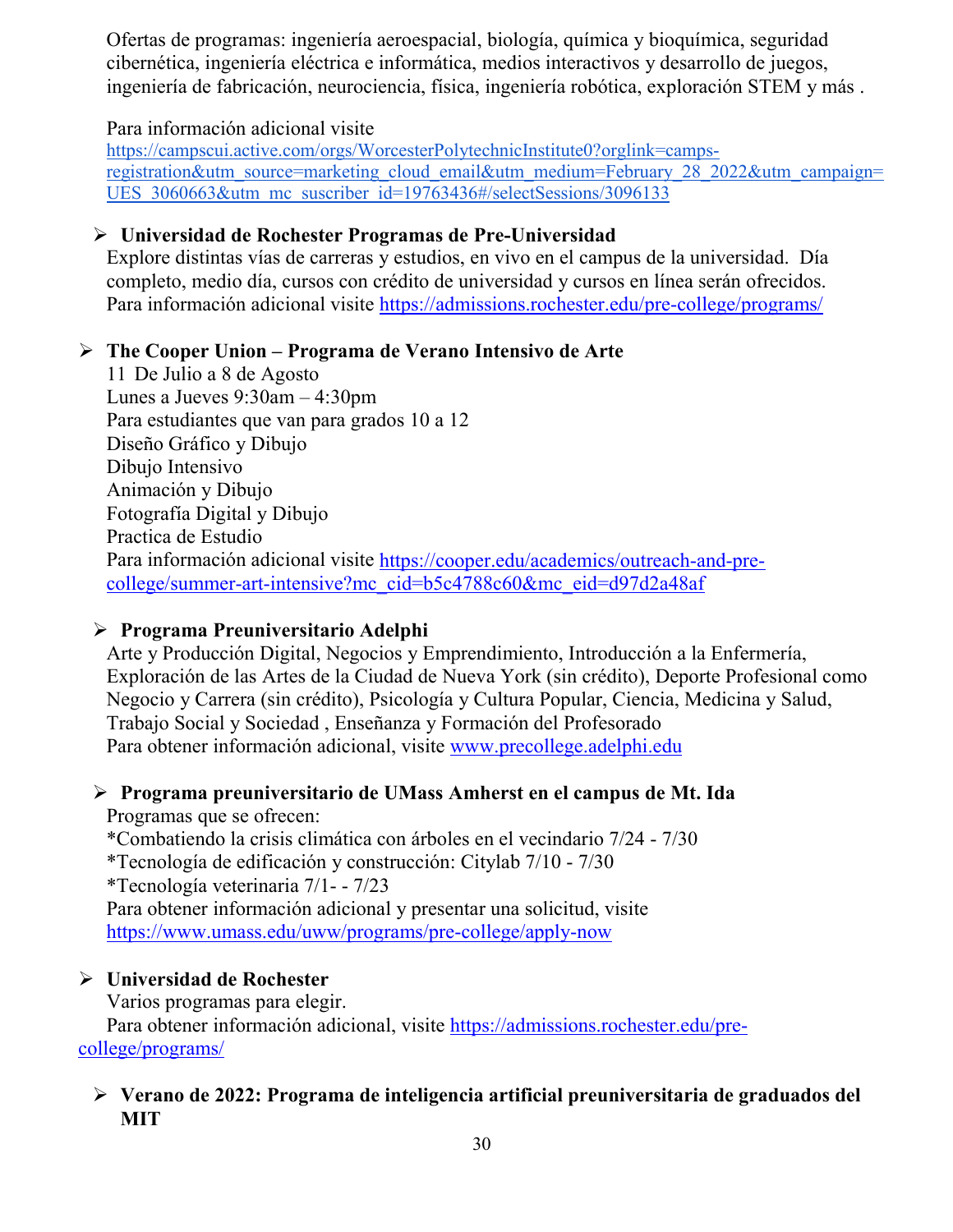Inspirit AI es un programa de verano de 25 horas en línea en vivo que prepara a los estudiantes en todas las disciplinas para un futuro impulsado por la IA, guiándolos a construir proyectos socialmente impactantes en dominios como derecho, medicina, astronomía, bellas artes y más. Los estudiantes aprenden en aulas de grupos pequeños con un plan de estudios adecuado tanto para principiantes completos como para programadores avanzados. La fecha límite de solicitud es el 30 de abril. Para obtener más información y presentar una solicitud, visite [https://6689404.fs1.hubspotusercontent-](https://6689404.fs1.hubspotusercontent-na1.net/hubfs/6689404/AISummerProgram_Brochure_2022.pdf)

[na1.net/hubfs/6689404/AISummerProgram\\_Brochure\\_2022.pdf](https://6689404.fs1.hubspotusercontent-na1.net/hubfs/6689404/AISummerProgram_Brochure_2022.pdf)

#### **Universidad de Saint Francis – Academias de verano STEAM**

19 de junio – 24 de junio:

Academia de aviación, Academia de exploración química, Academia de psicología y neurociencia

26 de junio – 1 de julio:

Academia de Diseño de Ingeniería, Academia Pre-Med, Bootcamp de Informática y Ciberseguridad

La tarifa de \$ 500.00 incluye todos los materiales de instrucción, además de alojamiento y comida en nuestro hermoso campus.

Solicite en línea antes del 15 de abril en [www.francis.edu/steam-summer-academies](http://www.francis.edu/steam-summer-academies)

# **Colegio Comunitario LaGuardia/CUNY**

Cursos de Asistente Médico Clínico Certificado - diferentes fechas para los diversos programas. Para información adicional visite https://www.laguardia.edu/ccmaaply Programa EMT/Paramédico – 15 de junio – 24 de agosto Para obtener información adicional, visite [www.emtprogram@lagcc.cuny.edu](http://www.emtprogram@lagcc.cuny.edu)

#### **Universidad de Miami**

Sesión I: 9 de julio – 15 de julio Sesión II: 17 de julio – 23 de julio Aplicar antes del 1 de mayo Para obtener información adicional, visite [www.miamioh.edu/summerscholars](http://www.miamioh.edu/summerscholars)

#### **Facultad de Arte de Montserrat**

Programa universitario residencial con crédito de 3 semanas Para información adicional visita [www.montserrat.edu/pre-college](http://www.montserrat.edu/pre-college)

#### **Colegio Marista**

Sesión I (Presencial): 26 de junio – 9 de julio (2 semanas) Sesión II (Presencial): 10 de julio – 23 de julio (2 semanas)

Sesión III (Presencial): 10 de julio – 31 de julio (3 semanas)

Ofertas de programas: Negocios, Escritura creativa, Justicia penal, Ciberseguridad, Creación de contenido digital, Ciencias ambientales, Portafolio de diseño de moda, Mercadeo de moda, Política y encuestas, Pre-salud, Pre-derecho, Psicología, Marketing e influencia en redes sociales, Comunicación deportiva y más.

Para obtener información adicional o para presentar una solicitud, visite [www.marist.edu/precollege](http://www.marist.edu/precollege)